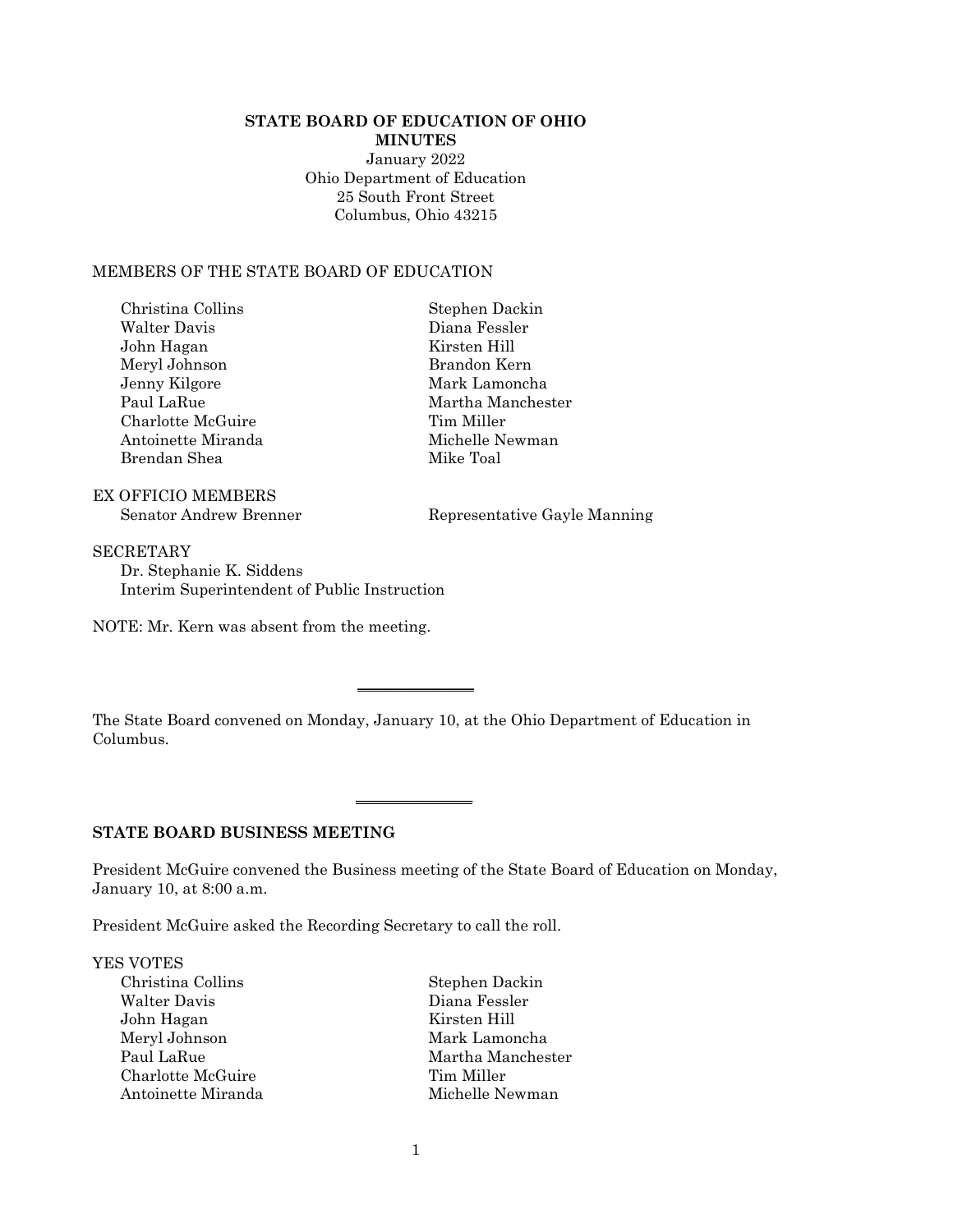Brendan Shea Mike Toal

Motion carried.

NOTE: Dr. Kilgore was not in the room during roll call.

President McGuire welcomed Board members and guests and led the Board in the Pledge of Allegiance. Mr. Shea led the Board in prayer.

 $\overline{\phantom{a}}$  , where  $\overline{\phantom{a}}$ 

 $\overline{\phantom{a}}$  , where  $\overline{\phantom{a}}$ 

President McGuire called for the approval of the Minutes of the December 2021 meeting. She asked if there were any corrections to the Minutes.

It was Moved by Mrs. Hill and Seconded by Mrs. Manchester that the Minutes be approved as presented.

Mrs. Fessler noted she was absent for the Monday morning, December 13, roll call, and this notation would be added to the minutes.

The President called for a voice vote.

Motion carried.

The Board's Teaching, Leading and Learning Committee met beginning at 8:10 a.m.

 $\overline{\phantom{a}}$  , where  $\overline{\phantom{a}}$ 

Topics of discussion were:

- Discuss: Ohio's Dyslexia Guidebook
- Discuss: Ohio Computer Science Learning Standards, Model Curriculum

 $\overline{\phantom{a}}$  , where  $\overline{\phantom{a}}$ 

The Board's Performance & Impact Committee met beginning at 10:15 a.m.

Topics of discussion were:

- Discuss: Achievement Follow-Up
- Discuss: Graduation Follow-Up
- Discuss: Early Literacy Component (3301-28-07)
- Discuss: Gap Closing Component (3301-28-02)
- Discuss: Report Only Measures (3301-28-09)

The State Board recessed for lunch.

 $\overline{\phantom{a}}$  , where  $\overline{\phantom{a}}$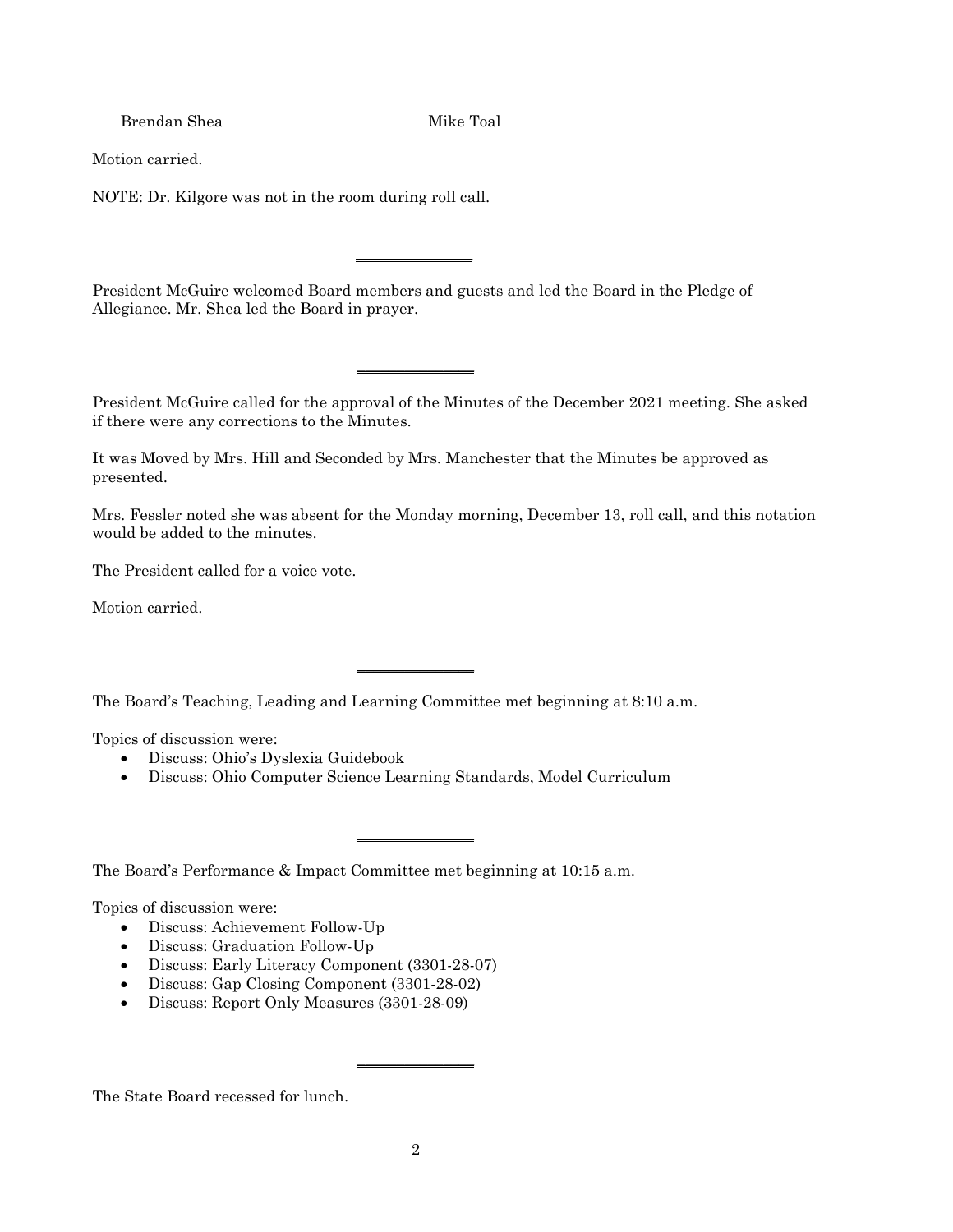The Board's Emerging Issues and Operational Standards Committee met beginning at 1:06 p.m.

\_\_\_\_\_\_\_\_\_\_\_\_\_\_\_

Topics of discussion were:

- Community Schools Sponsors (3301-102 5 Rules) (Possible Vote)
- Afterschool Child Enrichment Educational Savings Accounts (3301-107-01 ACE Eligibility Requirements) (Possible Vote)

 $\overline{\phantom{a}}$  , where  $\overline{\phantom{a}}$ 

# **REPORT OF THE INTERIM SUPERINTENDENT OF PUBLIC INSTRUCTION**

Interim Superintendent Siddens and key staff provided Board members with updates on the following topics:

- Mental Health and Wellness of Ohio Students and Educators
- School Funding Update

# **Mental Health and Wellness of Ohio Students and Educators**

- Mental Health and Wellness Concerns
- Listening Sessions Themes
- Addressing Mental Health and Wellness Needs
- Strategies

Current State and the "Surge":

- Pre-COVID data indicates youth were already experiencing more anxiety, depression and suicidality
- A surge is normal following a disaster or traumatic event
- Leads to an increase in stress, anxiety, depression, use of alcohol and other drugs brought on by uncertainty, loneliness, isolation, loss

# U.S. Mental Health Data:

Pre-COVID

- $2009-2019-40\%$  increase in high school students feeling sad or hopeless
- $2007-2018$  Suicide rates among ages 10-24 increased by 57%

During COVID

• Depressive and anxiety symptoms doubled for youth

Impact of COVID on Students:

- Change of routine and constant uncertainty of pandemic produces anxiety/nervousness
- Disconnection from school, emotional and social supports can lead to depression and sadness
- Missed significant life events can result in grief/loss
- By June 2021,140,000 children in the U.S. lost a parent or grandparent to COVID-19

Listening Sessions Themes:

- Student concerns
	- Anxiety
	- Grades K-5: difficulty managing emotions, rule following and aggression
	- Grades 6-12: Disrespect for self and others, aggression, and violence, and increase substance use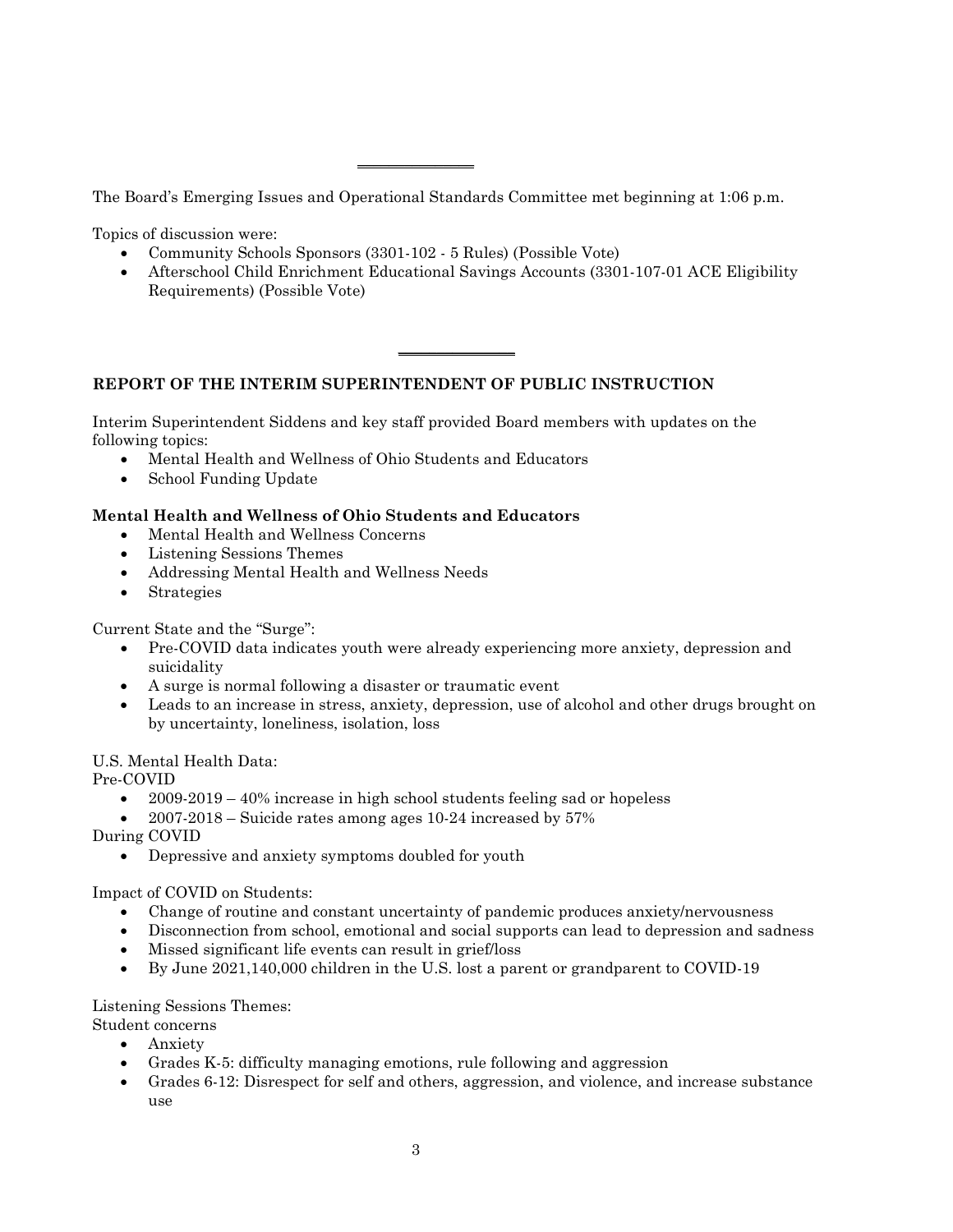• Absenteeism and attendance

Student needs:

- Strong positive relationships to feel safe
- Higher level of interventions and support
- Wrap around services
- Tutoring and after school support
- Less technology and social media

Educator concerns and needs

- Stress, anxiety, burnout
- Time and space to build positive relationships
- More training on intervention and supports
- Want to focus on mental health needs
- Community understanding the importance of student well-being and mental health
- Teacher shortages
- School-based and community mental health professional shortages

Strategies to Support Student and Staff Wellness:

- Positive, safe, and inclusive
- Continuum of support
- Public information campaigns
- Professional development
- Partner with community organizations
- Staff wellness strategies
- Expand mental health workforce
- Build positive relationships with families
- Protect and prioritize students with higher needs and most vulnerable

Positive Behavioral Intervention and Supports (PBIS):

- ORC 3319.46 and OAC 3301-35-15
- PBIS Implementation Report Card Indicator
- Focuses on K-3 Tiered System of Support

State Agency Collaboration:

- Comprehensive School Safety Initiative and Back to School Toolkit
- Suicide and Violence Prevention Evidence-Based Programs
- Youth and Adult Mental Health Campaign
- School-Based Health Centers

### State Funded Initiatives:

Student Wellness and Success Fund Initiative

- FY 2020-66% of districts implemented or planned to implement mental health
- FY 2021-80% of districts implemented mental health services

Federally Funded Initiatives:

- Federal COVID Relief
- Mental Health School-Based Professionals Grant
- Ohio School Wellness Initiative

# **School Funding Update**

All January payments reflect new school funding calculations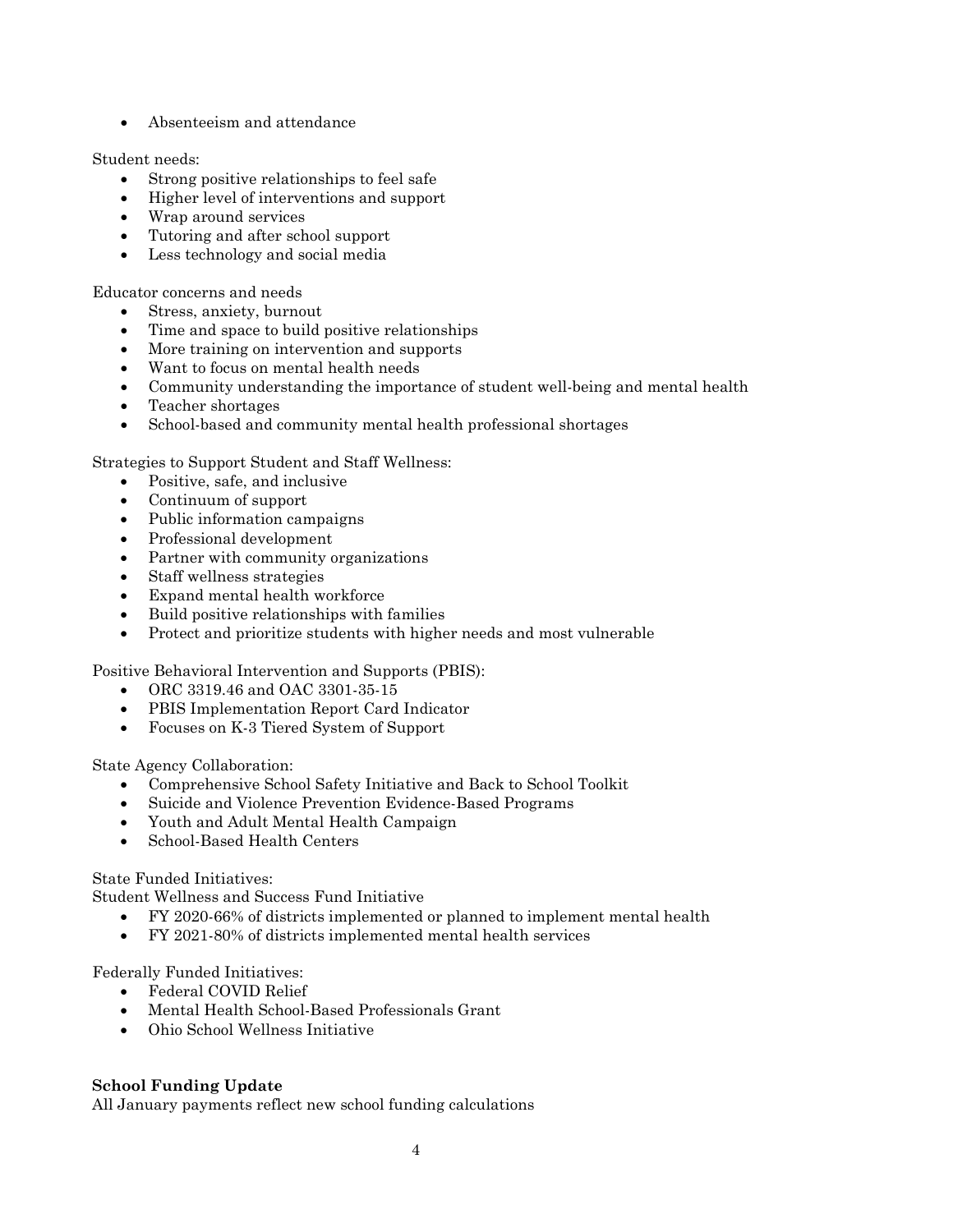- Traditional Districts January 7
- Community Schools, STEM Schools and JVSDs January 14
- January payments also reflects current year data enrollment data

School Funding – Restricted Funding:

Guidance released for use of funds for

- Student Wellness and Success funds
- Disadvantaged Pupil Impact Aid (DPIA)
- English learner funding
- Gifted funding
- Career Awareness and Exploration

School Funding – What Comes Next?

- Payments continue to update and annualize with changes in student enrollment and any formula edits/corrections
- Additional payment reports will add clarity and transparency in funding calculations
- Supplemental EMIS reports will allow schools to reconcile payments against EMIS submissions

 $\overline{\phantom{a}}$  , where  $\overline{\phantom{a}}$ 

\_\_\_\_\_\_\_\_\_\_\_\_\_\_\_

\_\_\_\_\_\_\_\_\_\_\_\_\_\_\_

Review of Written Reports and Items for Vote

President McGuire recessed the Board meeting at 4:32 p.m.

# **RECONVENE STATE BOARD BUSINESS MEETING**

President McGuire reconvened the Business meeting of the State Board of Education on Tuesday, January 11, at 9:00 a.m.

President McGuire asked the Recording Secretary to call the roll.

| YES VOTES         |                    |
|-------------------|--------------------|
| Christina Collins | Walter Davis       |
| Diana Fessler     | John Hagan         |
| Meryl Johnson     | Jenny Kilgore      |
| Mark Lamoncha     | Paul LaRue         |
| Martha Manchester | Charlotte McGuire  |
| Tim Miller        | Antoinette Miranda |
| Michelle Newman   | Brendan Shea       |
| Mike Toal         |                    |

Motion carried.

NOTE: Mr. Dackin and Mrs. Hill were not in the room during roll call.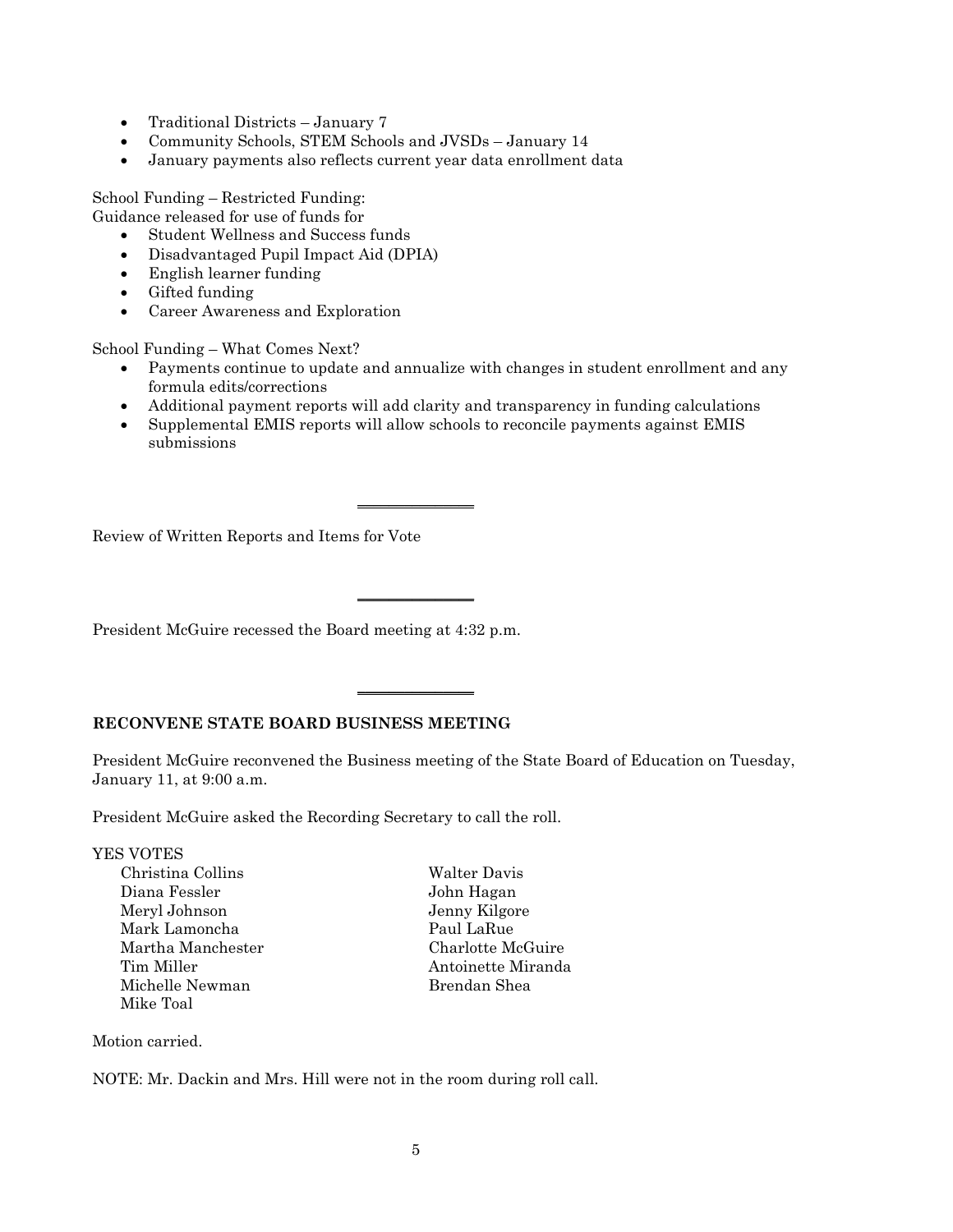The Board's Integrated Student Supports Committee met beginning at 9:00 a.m.

\_\_\_\_\_\_\_\_\_\_\_\_\_\_\_

 $\overline{\phantom{a}}$  , where  $\overline{\phantom{a}}$ 

 $\overline{\phantom{a}}$  , where  $\overline{\phantom{a}}$ 

Topics of discussion were:

- Discuss: Supporting Students with Disabilities
- Discuss: Prevention Services Survey Data Report
- Discuss: Early Learning and Development Standards

## **PUBLIC PARTICIPATION ON VOTING AGENDA ITEMS**

There was no Public Participation on Voting Agenda Items.

# **PUBLIC PARTICIPATION ON NON-VOTING AGENDA ITEMS**

1) Ms. Laurie Albright. Ms. Albright submitted written testimony to the Board in support of the July 2020 Equity Resolution.

2) Ms. Susan Kaeser, Cleveland Heights. Ms. Kaeser submitted written testimony to the Board regarding recommendations for qualifications for Ohio's Superintendent of Public Instruction.

3) Ms. Dell Salza. Ms. Salza submitted written testimony to the Board in support of the July 2020 Equity Resolution.

The Board took a brief recess.

# **COMMITTEE REPORTS**

Committee chairs provided reports from Committee meetings which met on Monday and Tuesday, January 10-11. A copy of the Committee report has been placed in the Committee folder on the website.

 $\overline{\phantom{a}}$  , where  $\overline{\phantom{a}}$ 

- Teaching, Leading, and Learning Committee Mrs. Manchester
- Emerging Issues and Operational Standards Committee Dr. Miranda
- Integrated Student Supports Committee Dr. Kilgore
- Performance and Impact Committee Mr. LaRue
- Budget Committee Mr. Toal

The State Board recessed for lunch.

 $\overline{\phantom{a}}$  , where  $\overline{\phantom{a}}$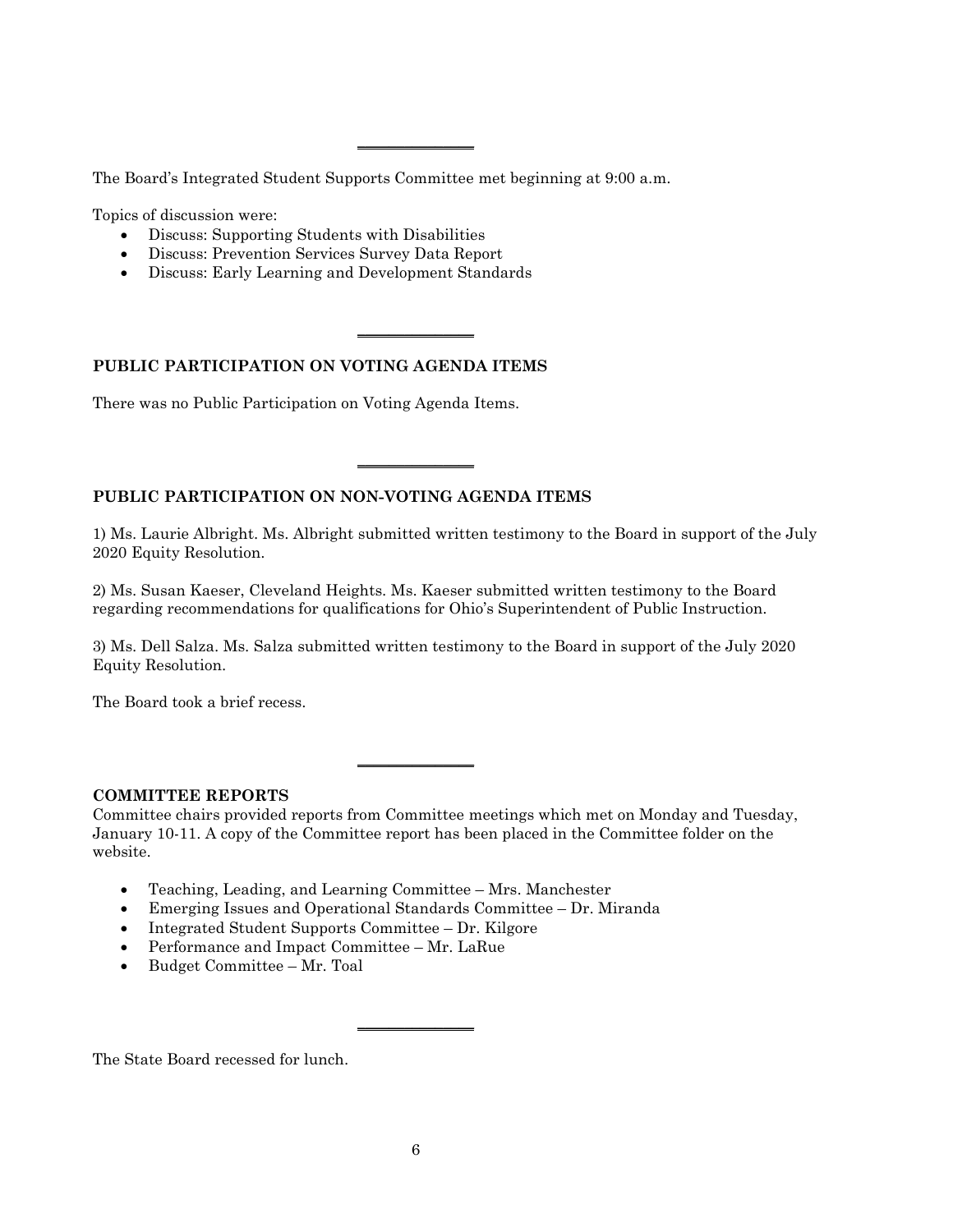# **EXECUTIVE SESSION AND QUASI-JUDICIAL DISCUSSION**

President McGuire called on Vice President Dackin, who Moved that the State Board of Education go into Executive Session pursuant to Ohio Revised Code Section 121.22(G)(1) to consider the appointment, employment, dismissal, discipline, promotion, demotion, or compensation of a public employee or official. The investigation of charges or complaints against a public employee, official, licensee, or regulated individual; and that the State Board of Education go into Executive Session pursuant to Ohio Revised Code Section 121.22(G)(3) for the purpose of conferring with legal counsel about matters that are the subject of pending or imminent court action.

\_\_\_\_\_\_\_\_\_\_\_\_\_\_\_

Dr. Kilgore Seconded the motion.

The President called for a roll call vote.

| <b>YES VOTES</b>  |                    |
|-------------------|--------------------|
| Christina Collins | Stephen Dackin     |
| Walter Davis      | Diana Fessler      |
| John Hagan        | Jenny Kilgore      |
| Mark Lamoncha     | Paul LaRue         |
| Martha Manchester | Charlotte McGuire  |
| Tim Miller        | Antoinette Miranda |
| Michelle Newman   | Brendan Shea       |
| Mike Toal         |                    |
|                   |                    |

Motion carried.

NOTE: Mrs. Hill and Ms. Johnson were not in the room during roll call.

The Board went into Executive Session and Quasi-Judicial discussion at 12:50 p.m.

The Board recessed from Executive Session and Quasi-Judicial discussion at 2:50 p.m.

 $\overline{\phantom{a}}$  , where  $\overline{\phantom{a}}$ 

# **VOTING ON THE REPORT & RECOMMENDATIONS OF THE INTERIM SUPERINTENDENT OF PUBLIC INSTRUCTION**

President McGuire called on Interim Superintendent Siddens for her report and recommendations.

President McGuire presented the following recommendations (Items 1-2) on the Consent Agenda:

**1. RESOLUTION TO ACCEPT THE PERMANENT VOLUNTARY SURRENDER AND DENIAL OF LICENSES FORM SIGNED BY JENNIFER C. BAKER AND TO ENTER AN ORDER TO REVOKE PERMANENTLY ALL OF HER CURRENT AND PREVIOUSLY HELD LICENSES, PERMITS, AND CERTIFICATES AND TO DENY PERMANENTLY ANY OF HER PENDING APPLICATIONS FOR A LICENSE, PERMIT, OR CERTIFICATE**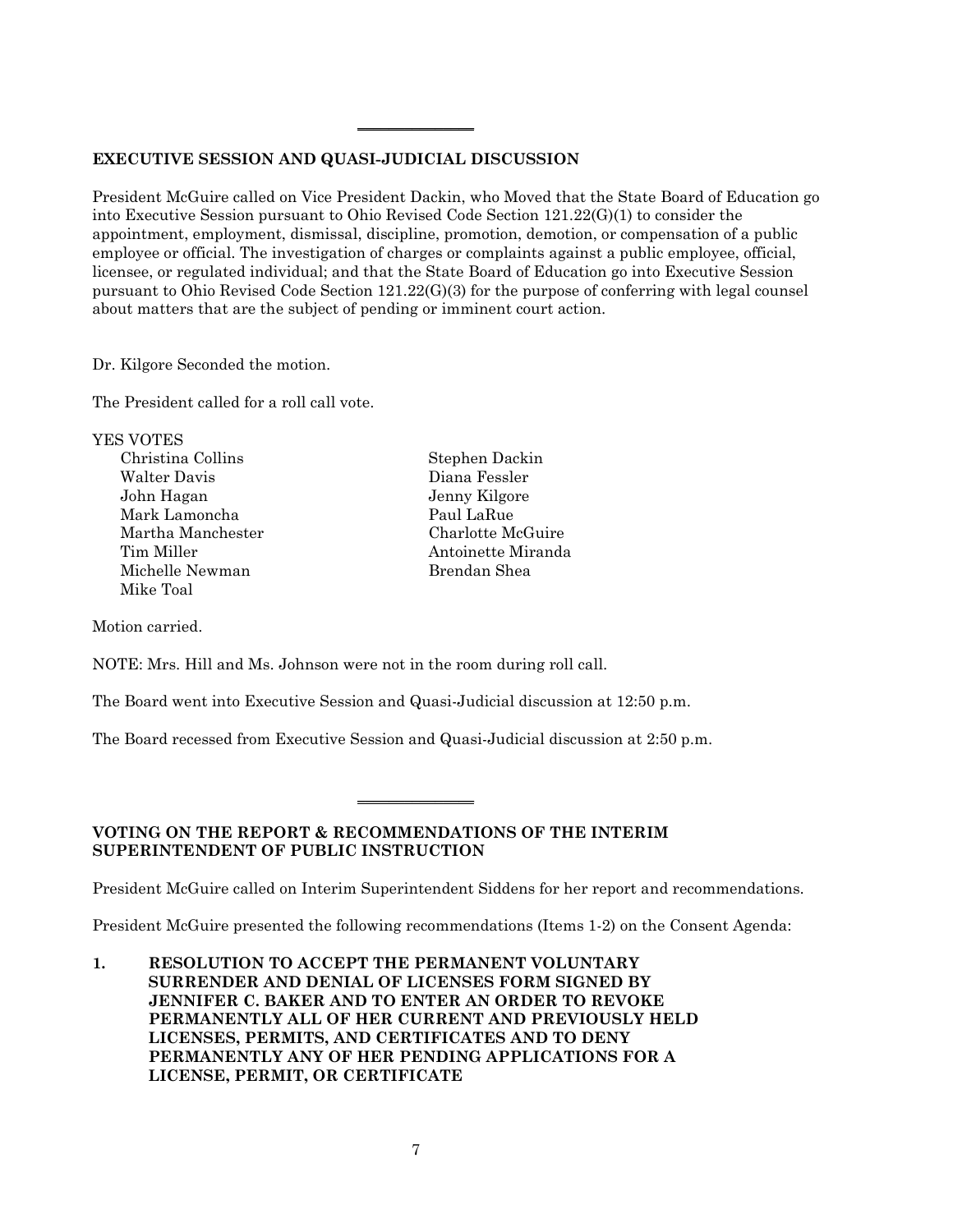### I **RECOMMEND** that the State Board of Education **ADOPT** the following Resolution:

WHEREAS Jennifer C. Baker has applied for and/or has been issued a license, permit, or certificate by the Ohio Department of Education; and

WHEREAS on November 23, 2021, the Ohio Department of Education received a permanent voluntary surrender and denial of licenses form from Jennifer C. Baker that authorizes the State Board of Education to enter an order permanently revoking all of her current and previously held licenses, permits, and certificates and permanently denying any pending applications that she has submitted for a license, permit, or certificate based upon Ms. Baker's decision not to participate in any further proceedings pursuant to Ohio Revised Code 3319.311; and

WHEREAS the form specifies that Jennifer C. Baker is ineligible for and may not reapply for certification or licensure in the state of Ohio; and

WHEREAS Jennifer C. Baker has expressly and forever waived all rights as set forth in Chapter 119 of the Ohio Revised Code, including but not limited to, her right to a hearing and her right to appeal the Resolution of the State Board of Education: Therefore, Be It

RESOLVED, That the State Board of Education, pursuant to Ohio Revised Code 3319.31(B)(1) and Ohio Revised Code 3319.311(F), hereby **REVOKES** Jennifer C. Baker's current and any previously held licenses, permits, and certificates and **DENIES** any pending applications that she has submitted for a license, permit, or certificate based upon Ms. Baker's decision not to participate in any further proceedings pursuant to Ohio Revised Code 3319.311. Further, the State Board of Education, in accordance with Ohio Administrative Code Rule 3301-73-22(A)(2)(b) and  $(A)(3)(b)$ , orders Jennifer C. Baker be permanently ineligible to apply for any license, permit, or certificate issued by the State Board of Education; and, Be It Further

RESOLVED, That the Interim State Superintendent of Public Instruction be, and she hereby is, directed to notify Ms. Baker of this action.

**2. RESOLUTION TO ACCEPT THE PERMANENT VOLUNTARY SURRENDER AND DENIAL OF LICENSES FORM SIGNED BY ALAN L. OSTERHOLT AND TO ENTER AN ORDER TO REVOKE PERMANENTLY ALL OF HIS CURRENT AND PREVIOUSLY HELD LICENSES, PERMITS, AND CERTIFICATES AND TO DENY PERMANENTLY ANY OF HIS PENDING APPLICATIONS FOR A LICENSE, PERMIT, OR CERTIFICATE**

I **RECOMMEND** that the State Board of Education **ADOPT** the following Resolution:

WHEREAS Alan L. Osterholt has applied for and/or has been issued a license, permit, or certificate by the Ohio Department of Education; and

WHEREAS on November 16, 2021, the Ohio Department of Education received a permanent voluntary surrender and denial of licenses form from Alan L.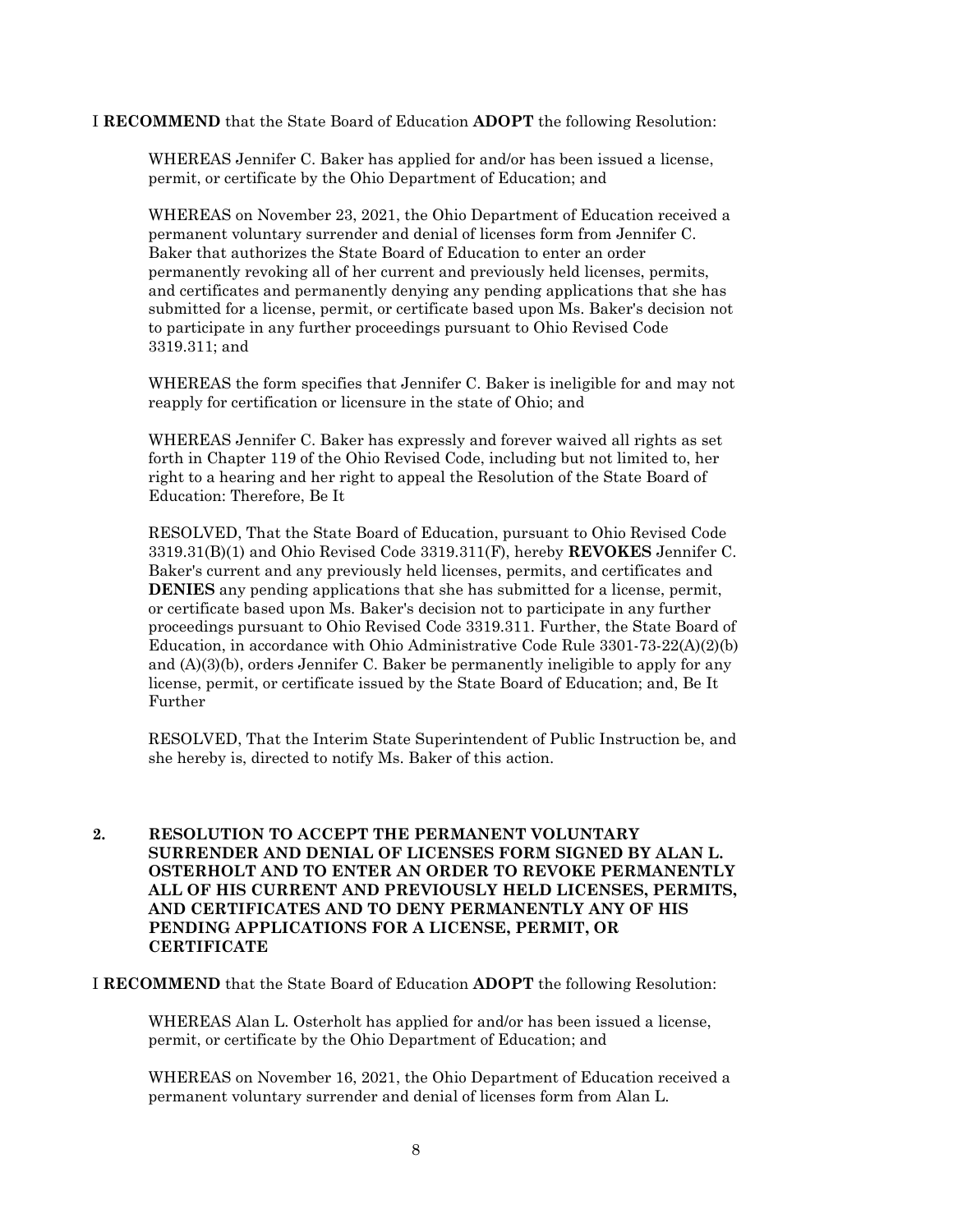Osterholt that authorizes the State Board of Education to enter an order permanently revoking all of his current and previously held licenses, permits, and certificates and permanently denying any pending applications that he has submitted for a license, permit, or certificate based upon Mr. Osterholt's decision not to participate in any further proceedings pursuant to Ohio Revised Code 3319.311; and

WHEREAS the form specifies that Alan L. Osterholt is ineligible for and may not reapply for certification or licensure in the state of Ohio; and

WHEREAS Alan L. Osterholt has expressly and forever waived all rights as set forth in Chapter 119 of the Ohio Revised Code, including but not limited to, his right to a hearing and his right to appeal the Resolution of the State Board of Education: Therefore, Be It

RESOLVED, That the State Board of Education, pursuant to Ohio Revised Code 3319.31(B)(1) and Ohio Revised Code 3319.311(F), hereby **REVOKES** Alan L. Osterholt's current and any previously held licenses, permits, and certificates and **DENIES** any pending applications that he has submitted for a license, permit, or certificate based upon Mr. Osterholt's decision not to participate in any further proceedings pursuant to Ohio Revised Code 3319.311. Further, the State Board of Education, in accordance with Ohio Administrative Code Rule 3301-73-22(A)(2)(b) and  $(A)(3)(b)$ , orders Alan L. Osterholt be permanently ineligible to apply for any license, permit, or certificate issued by the State Board of Education; and, Be It Further

RESOLVED, That the Interim State Superintendent of Public Instruction be, and she hereby is, directed to notify Mr. Osterholt of this action.

It was Moved by Ms. Johnson and Seconded by Mr. LaRue that the Consent Agenda (Items 1-2) be approved.

President McGuire called for a roll call vote.

### YES VOTES

Christina Collins Stephen Dackin Walter Davis Diana Fessler John Hagan Kirsten Hill Meryl Johnson Jenny Kilgore Mark Lamoncha Paul LaRue Martha Manchester Charlotte McGuire Tim Miller **Antoinette Miranda** Michelle Newman Brendan Shea Mike Toal

Motion carried.

\_\_\_\_\_\_\_\_\_\_\_\_\_\_\_

Mrs. Manchester presented the following recommendation (Item 3):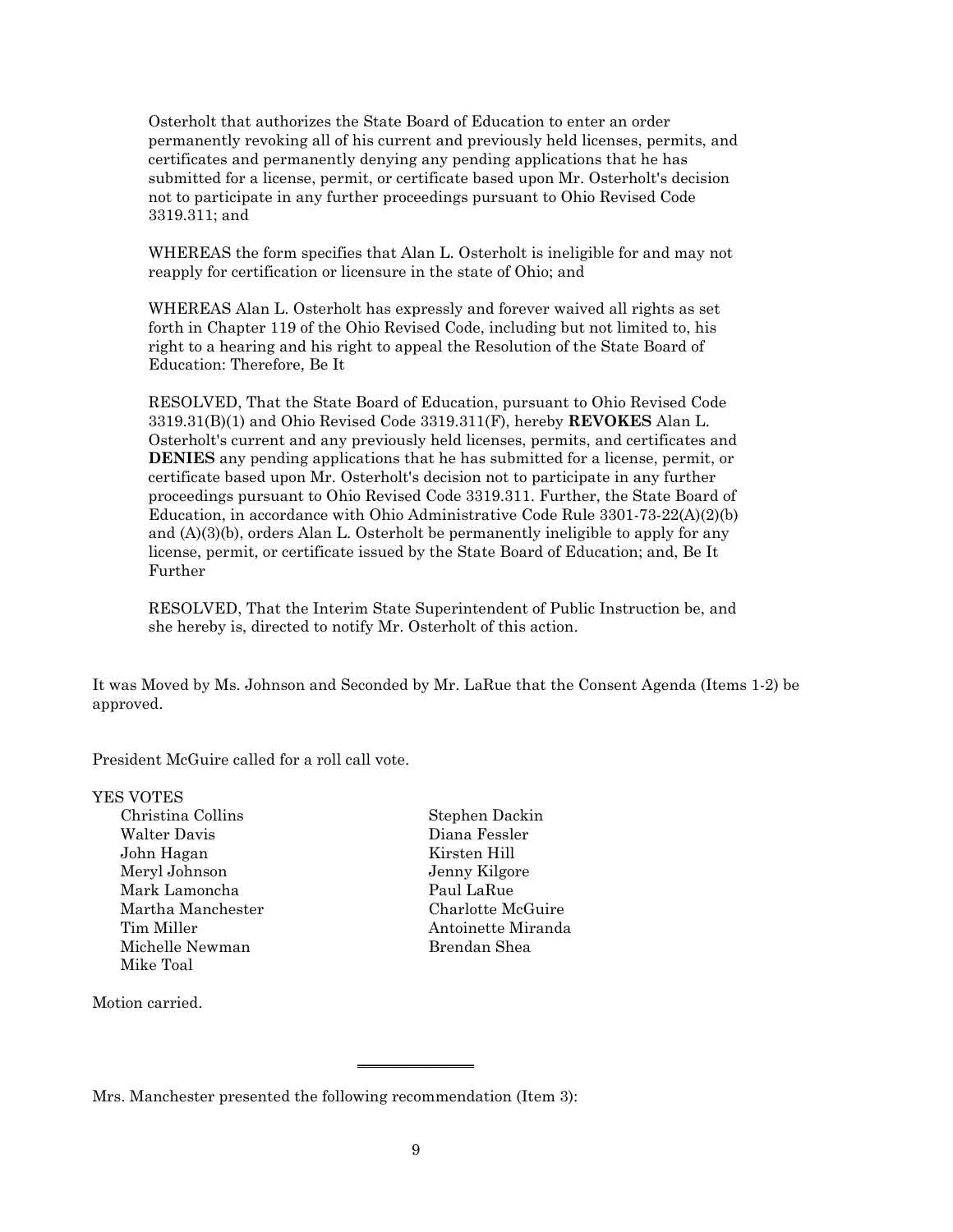## **3. RESOLUTION TO ADOPT CHANGES TO OHIO ADMINISTRATIVE CODE 3301-24-25 / SENIOR PROFESSIONAL EDUCATOR LICENSE RENEWAL AND 3301-24-26 / LEAD PROFESSIONAL EDUCATOR LICENSE RENEWAL**

The State Board of Education ("Board") hereby **ADOPTS** changes to Ohio Administrative Code (OAC) 3301-24-25 / Senior Professional Educator License Renewal and 3301-24-26 / Lead Professional Educator License Renewal as follows:

Ohio Revised Code (ORC) 3301.07 provides that the Board may adopt rules necessary for carrying out any function imposed on it by law;

ORC 3319.22 requires the board to adopt rules establishing the standards and requirements for obtaining each educator license issued under that section, including the senior professional educator license and lead professional educator license;

ORC 3319.22 requires the Board to adopt rules that exempt consistently highperforming teachers from the requirements to complete any additional coursework for the renewal of an educator license issued under that section, and that the rules specify that such teachers are exempt from any requirements prescribed by professional development committees established under ORC 3319.22(F) and (G);

ORC 3319.22 requires the Board to define the term "consistently high-performing teacher" for the purpose set forth above;

Changes to these rules include updating language to better align with the requirements for professional license renewal under OAC 3301-24-08 and to provide greater clarity;

The Teaching, Leading and Learning Committee recommended adoption of these rules in the form attached hereto during its December 2021 meeting.

NOW, THEREFORE, BE IT RESOLVED, that the Board adopts changes to OAC 3301-24-25 / Senior Professional Educator License Renewal and 3301-24-26 / Lead Professional Educator License Renewal in the form attached hereto;

FURTHER RESOLVED, that the Interim Superintendent of Public Instruction or her designee be, and hereby is, directed to file the rules with the proper agencies, and the same be made available upon request, without charge, to all persons affected by said rules; and

FURTHER RESOLVED, that the Interim Superintendent of Public Instruction be, and hereby is, directed to give proper notice under the provisions of Chapter 119 of the Revised Code of the holding of a hearing on said rules; that public notice be given in the Register of Ohio, and that said notice contain a general statement of the subject matter to which the rules relate.

It was Moved by Mrs. Manchester that the above recommendation (Item 3) be approved.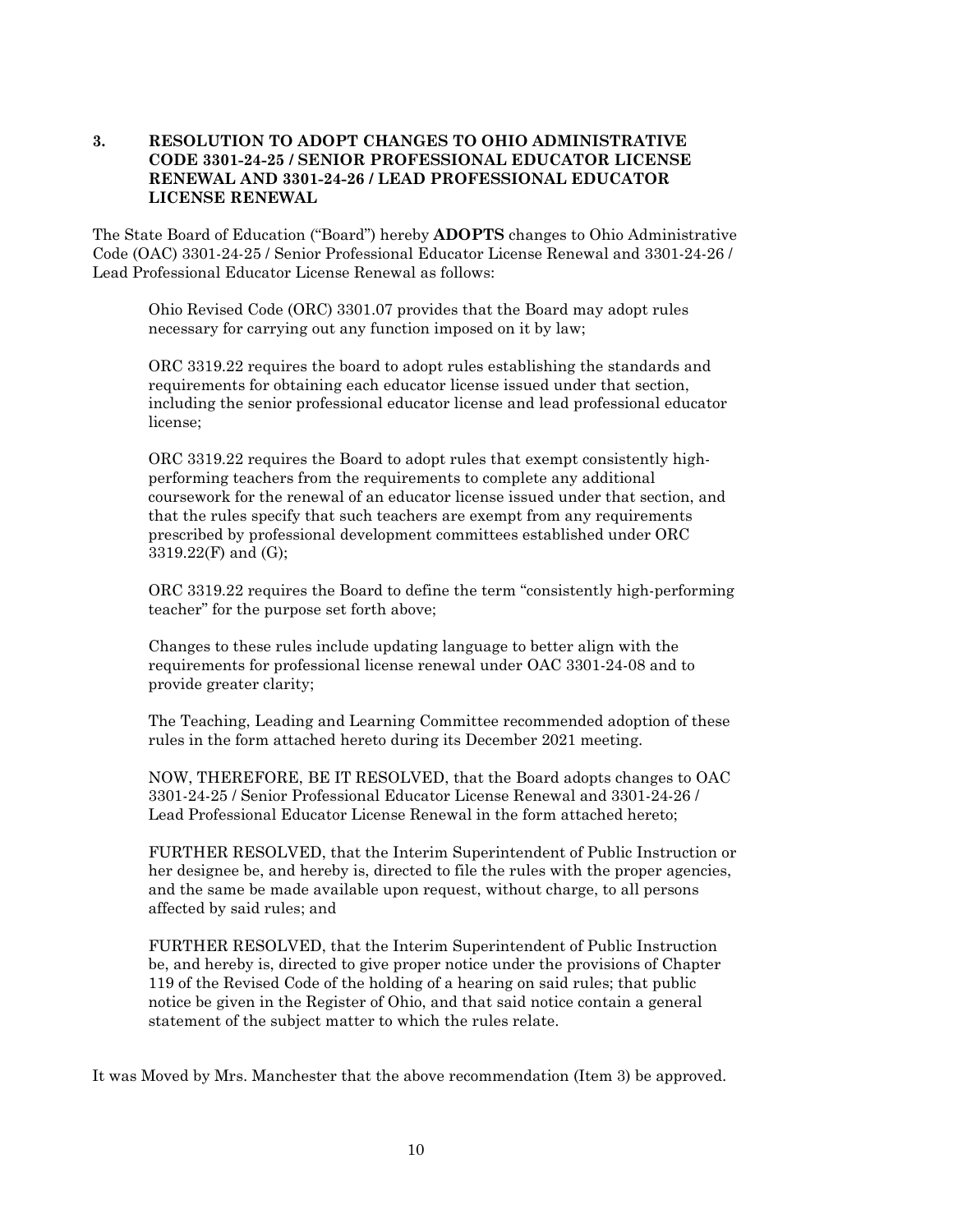Mr. Shea moved to amend the resolution to remove the word "Wellness" from the rule. Mr. Hagan seconded the motion. Mr. Shea stated that rules are reviewed every five years and a large focus is to improve clarity. He felt the word "wellness" does not improve clarity and is extremely vague and subject to a myriad of interpretations.

Dr. Collins stated the word "wellness" was referenced in Ohio Administrative Code.

Ms. Johnson spoke against the proposed amendment. She felt it was important to look at a student's academic needs as well as their non-academic needs.

Mrs. Fessler spoke in favor of the proposed amendment. She stated in the committee process, she had sought the insertion of language that was more descriptive of what wellness meant in the context of the rule.

Mrs. Hill stated she would support the proposed amendment and voted against having the words success and wellness added.

Mr. Hagan stated he supported the proposed amendment and believed wellness is in the eye of the beholder, especially when referencing mental health and issues around behavior.

President McGuire called for a roll call vote on the proposed amendment.

### YES VOTES

Walter Davis Diana Fessler John Hagan Kirsten Hill Jenny Kilgore Brendan Shea

### NO VOTES

Meryl Johnson Mark Lamoncha Charlotte McGuire Tim Miller Antoinette Miranda Michelle Newman Mike Toal

Christina Collins Stephen Dackin Paul LaRue Martha Manchester

Motion defeated.

President McGuire called for a roll call vote on the original motion.

### YES VOTES

Christina Collins Stephen Dackin Meryl Johnson Jenny Kilgore Mark Lamoncha **Paul LaRue** Martha Manchester Charlotte McGuire Michelle Newman Mike Toal

# NO VOTES Walter Davis Diana Fessler

Antoinette Miranda

John Hagan Kirsten Hill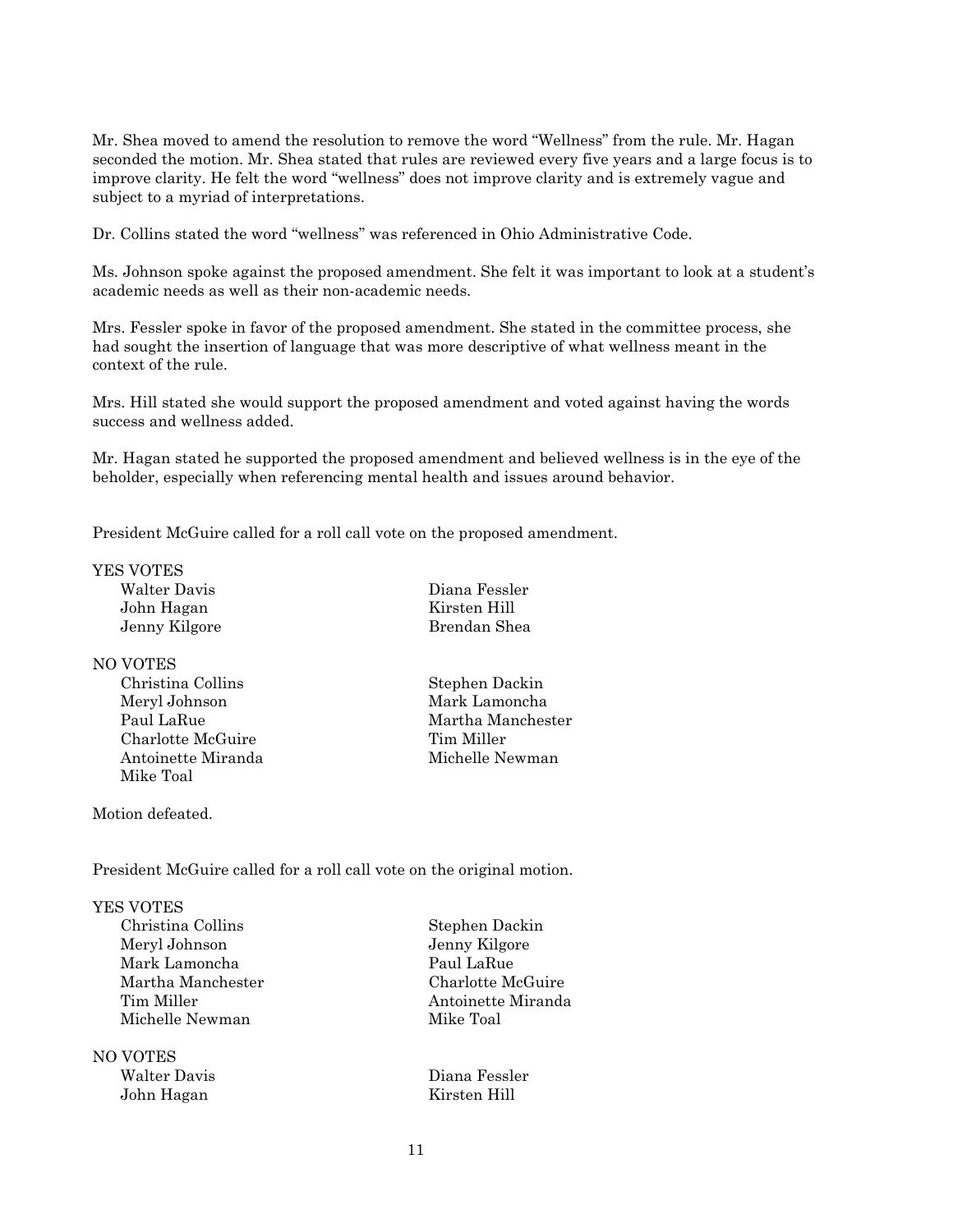Brendan Shea

Motion carried.

Dr. Kilgore presented the following recommendation (Item 4):

**4. RESOLUTION TO RESCIND OHIO ADMINISTRATIVE RULE 3301-55-01/ MINIMUM STANDARDS FOR CHARTERING COUNTY BOARD OF DEVELOPMENTAL DISABILITIES SPECIAL EDUCATION SCHOOLS AND OHIO ADMINISTRATIVE RULE 3301-53-01/ MINIMUM STANDARDS FOR CHARTERING SPECIAL EDUCATION PROGRAMS IN STATE DEVELOPMENTAL CENTERS AND HOSPITALS OF THE DEPARTMENT OF DEVELOPMENTAL DISABILITIES AND THE DEPARTMENT OF MENTAL HEALTH AND ADDICTION SERVICES AND ADOPT NEW RULES BEARING THE SAME NUMBERS**

 $\overline{\phantom{a}}$  , where  $\overline{\phantom{a}}$  , where  $\overline{\phantom{a}}$ 

The State Board of Education ("Board") hereby **ADOPTS** changes to Ohio Administrative Code (OAC) 3301-53-01/ Minimum Standards for Chartering Board of Developmental Disabilities Special Education Schools and OAC 3301-55-01/Minimum Standards for Chartering Special Education Programs in State Developmental Centers and Hospitals of the Department of Developmental Disabilities and the Department of Health and Addiction Services as follows:

Ohio Revised Code (ORC) 3301.07(J) requires the Board to "adopt procedures, standards, and guidelines for the education of children pursuant to Chapter 3323. of the Revised Code, including procedures, standards, and guidelines governing programs and services operated by county boards of developmental disabilities pursuant to section 3323.09 of the Revised Code;"

In accordance with Legislative Service Commission Rule Drafting Manual Section 4.3.1, since more than 50 percent of the rule is being amended, the existing rule is being rescinded and a new rule, bearing the same number is being recommended for adoption;

This rule is being rescinded and adopted as part of the five-year rule review process; and

The Integrated Student Supports Committee recommended that the Board approve the proposed revision to OAC 3301-53-01 and OAC 3301-55-01 in the form attached hereto;

NOW, THEREFORE, BE IT RESOLVED, that the Interim Superintendent of Public Instruction or her designee be, and hereby is, directed to file the rule with the proper agencies, and the same be made available upon request, without charge, to all persons affected by said rule.

It was Moved by Dr. Kilgore that the above recommendation (Item 4) be approved.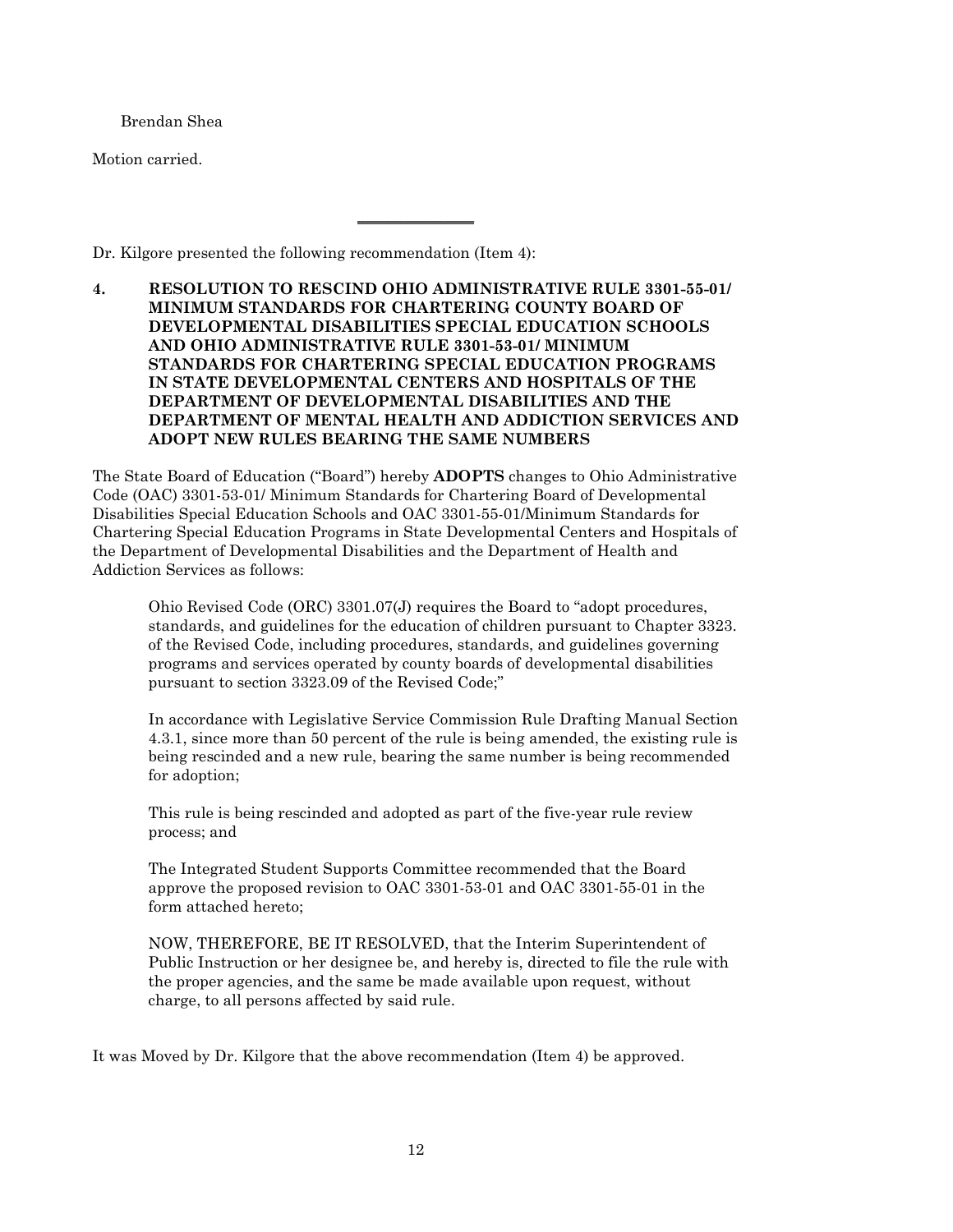President McGuire called for a roll call vote.

YES VOTES Christina Collins Stephen Dackin Walter Davis John Hagan Kirsten Hill Meryl Johnson Jenny Kilgore Mark Lamoncha Paul LaRue Martha Manchester Charlotte McGuire Tim Miller Antoinette Miranda Michelle Newman Brendan Shea Mike Toal

**ABSTAIN** Diana Fessler

Motion carried.

Dr. Kilgore presented the following recommendation (Item 5):

# **5. RESOLUTION TO ADOPT PROPOSED AMENDMENTS TO OHIO ADMINISTRATIVE RULE 3301-53-03 / EXCESS COST CHARGES FOR COUNTY BOARD OF DEVELOPMENTAL DISABILITIES FOR SPECIAL EDUCATION PROGRAMS**

\_\_\_\_\_\_\_\_\_\_\_\_\_\_\_

The State Board of Education ("Board") hereby **ADOPTS** changes to Ohio Administrative Code (OAC) 3301-53-03 / Excess Cost Charges for County Board of Developmental Disabilities for Special Education Programs as follows:

Ohio Revised Code (ORC) 3301.07(J) requires the Board to "adopt procedures, standards, and guidelines for the education of children pursuant to Chapter 3323. of the Revised Code, including procedures, standards, and guidelines governing programs and services operated by county boards of developmental disabilities pursuant to section 3323.09 of the Revised Code;"

ORC 3323.142 allows school districts and county boards of developmental disabilities to contract for payments by the school district to the county board for "additional services provided to a child placed with the county board and whose individualized education program established pursuant to section 3323.08 of the Revised Code requires additional services that are not routinely provided children in the county board's program but are necessary to maintain the child's enrollment and participation in the program;"

This rule is being amended as part of the five-year rule review process as required by law; and

The Integrated Student Supports Committee recommended that the Board approve the proposed revision to OAC 3301-53-03 in the form attached hereto;

NOW, THEREFORE, BE IT RESOLVED, that the Interim Superintendent of Public Instruction or her designee be, and hereby is, directed to file the rule with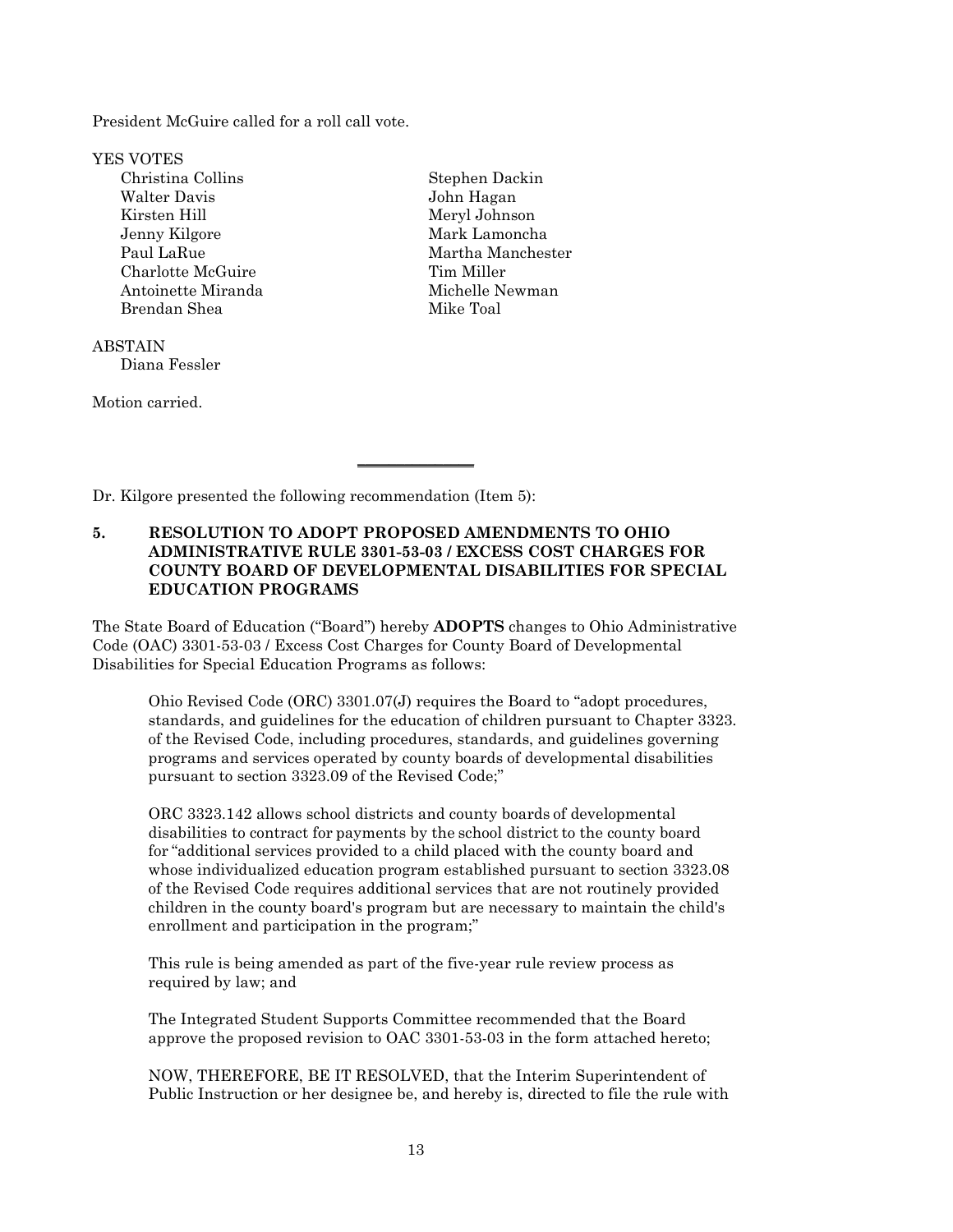the proper agencies, and the same be made available upon request, without charge, to all persons affected by said rule.

It was Moved by Dr. Kilgore that the above recommendation (Item 5) be approved.

President McGuire called for a roll call vote.

## YES VOTES

Christina Collins Stephen Dackin Walter Davis Diana Fessler John Hagan Kirsten Hill Meryl Johnson Jenny Kilgore Mark Lamoncha **Paul LaRue** Martha Manchester Charlotte McGuire Tim Miller **Antoinette Miranda** Michelle Newman Brendan Shea Mike Toal

Motion carried.

Dr. Miranda presented the following recommendation (Item 6):

# **6. RESOLUTION TO ADOPT OHIO ADMINISTRATIVE CODE 3301-83-25 / TRANSPORTATION COLLABORATION GRANT**

 $\overline{\phantom{a}}$  , where  $\overline{\phantom{a}}$  , where  $\overline{\phantom{a}}$ 

The State Board of Education ("Board") hereby **ADOPTS** new administrative rule Ohio Administrative Code (OAC) 3301-83-25 as follows:

Ohio Revised Code (ORC) 3317.072, as introduced by House Bill 110 of the 134th General Assembly, requires the Department of Education ("Department") to adopt rules pertaining to the transportation collaboration grants authorized under that section;

ORC 3317.072 requires the Department to adopt rules regarding the following:

- The process for city, local, and exempted village school districts to submit applications for grants awarded under that section, including the deadline for applications to be submitted;
- The application form for grants awarded under that section;
- The requirements and process for grant recipients to be eligible to renew their grants in future fiscal years; and
- Any other rules necessary to implement the provisions of that section;

This rule contains the requisite provisions pertaining to the grants to be administered in fiscal years 2022 and 2023;

The rule also includes language to make the rule applicable to any grants administered in subsequent fiscal years should the General Assembly reauthorize the grant and appropriate funds to support it beyond fiscal year 2023;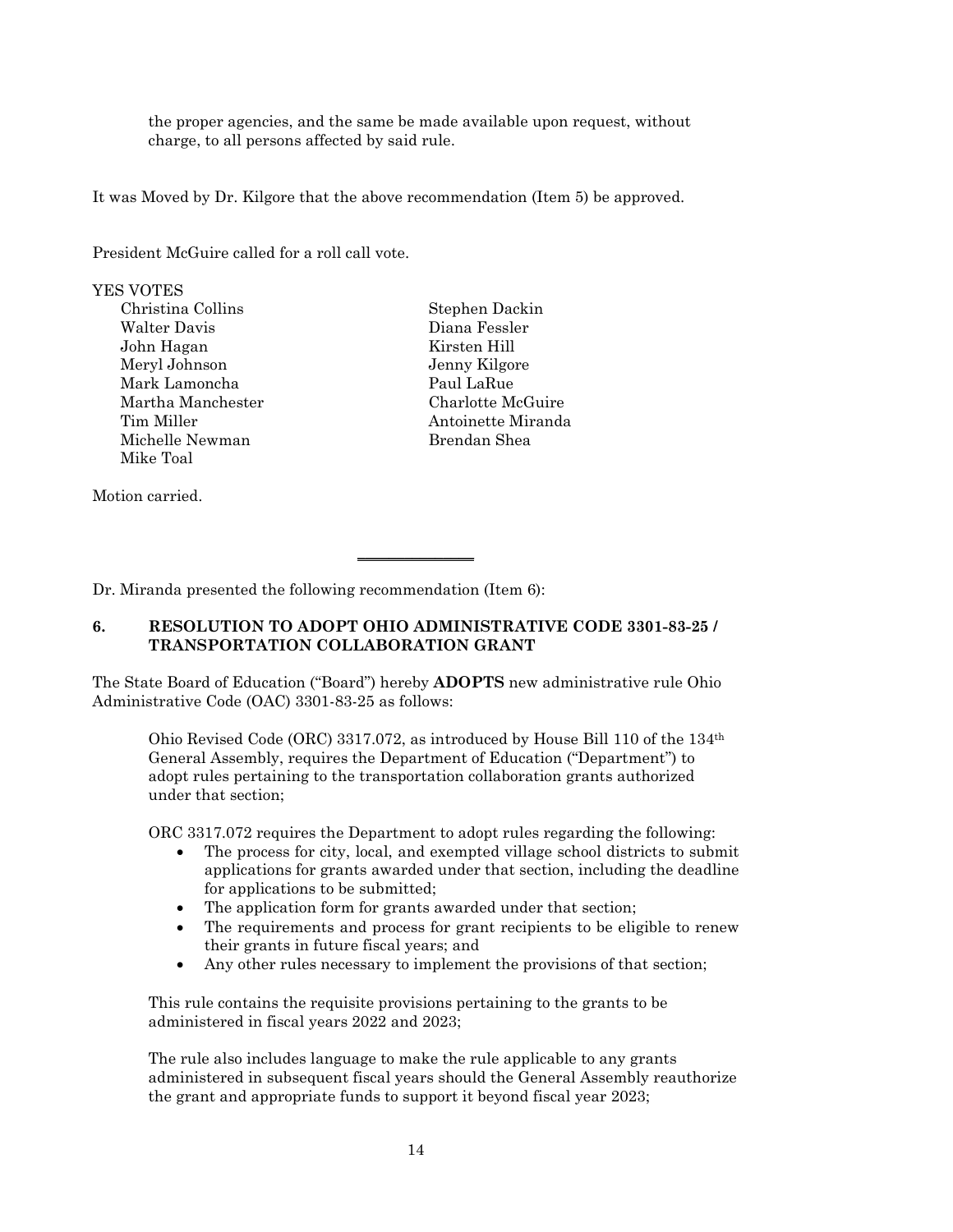The Emerging Issues and Operational Standards Committee recommended adoption of the rule in the form attached hereto at its December 2021 meeting.

NOW, THEREFORE, BE IT RESOLVED, that the Board adopts new administrative rule OAC 3301-83-25 in the form attached hereto;

FURTHER RESOLVED, that the Interim Superintendent of Public Instruction or her designee be, and hereby is, directed to file the rule with the proper agencies, and the same be made available upon request, without charge, to all persons affected by said rule; and

FURTHER RESOLVED, that the Interim Superintendent of Public Instruction be, and hereby is, directed to give proper notice under the provisions of Chapter 119 of the Revised Code of the holding of a hearing on said rule; that public notice be given in the Register of Ohio, and that said notice contain a general statement of the subject matter to which the rule relates.

It was Moved by Dr. Miranda that the above recommendation (Item 6) be approved.

President McGuire called for a roll call vote.

YES VOTES

Christina Collins Stephen Dackin Walter Davis Diana Fessler John Hagan Kirsten Hill Meryl Johnson Jenny Kilgore Mark Lamoncha **Paul LaRue** Martha Manchester Charlotte McGuire Tim Miller **Antoinette Miranda** Michelle Newman Brendan Shea Mike Toal

Motion carried.

## **7. RESOLUTION TO REVOKE THE THREE-YEAR PUPIL ACTIVITY PERMIT OF LEVI HIVELY**

I **RECOMMEND** that the State Board of Education **ADOPT** the following Resolution:

 $\overline{\phantom{a}}$  , where  $\overline{\phantom{a}}$ 

WHEREAS Levi Hively holds a three-year pupil activity permit issued in 2019; and

WHEREAS on October 26, 2021, the Interim State Superintendent of Public Instruction, on behalf of the State Board of Education, notified Levi Hively of its

Aaron Ross, Director, Office of Professional Conduct, presented the following recommendation (Item 7):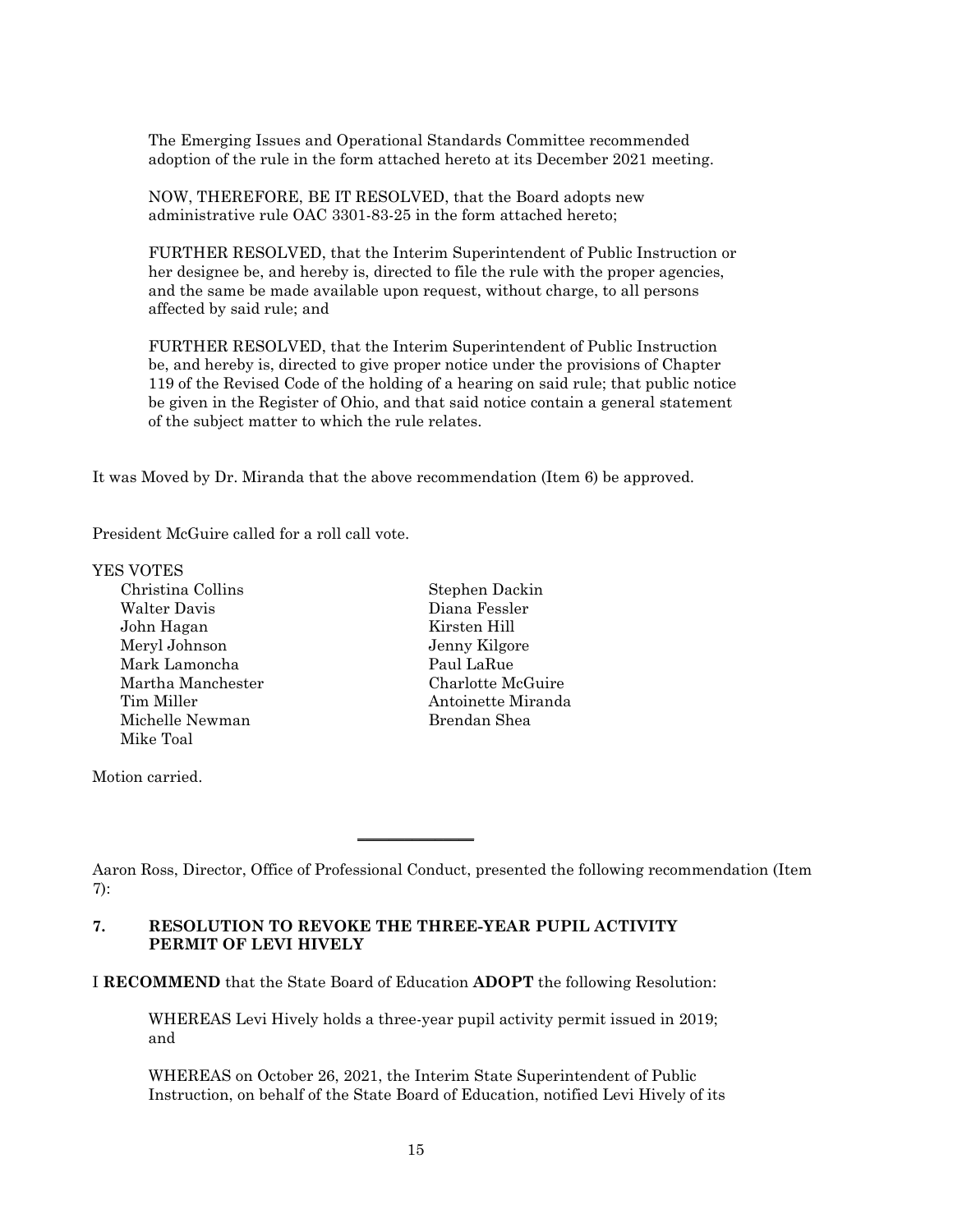intent to determine whether to limit, suspend, revoke, or permanently revoke his three-year pupil activity permit issued in 2019 pursuant to Ohio Revised Code 3319.31(B)(1). The notice was based upon Mr. Hively's 2021 conviction in the Mahoning County Court #3 for one misdemeanor count of disorderly conduct, 2021 conviction in the Mahoning County Court #3, in a separate case, for one misdemeanor count of operating a vehicle under the influence of alcohol or drugs (OVI), 2019 conviction in the Girard Municipal Court for one minor misdemeanor count of disorderly conduct, and 2016 conviction in the Mahoning County Court #2 for one misdemeanor count of operating a vehicle under the influence of alcohol or drugs (OVI); and

WHEREAS the notice informed Mr. Hively that if he fails within thirty days to request a hearing in accordance with Section 119.07 of the Ohio Revised Code, the State Board of Education will proceed to determine whether to limit, suspend, revoke, or permanently revoke his three-year pupil activity permit issued in 2019; and

WHEREAS Levi Hively did not request a hearing in accordance with Section 119.07 of the Ohio Revised Code; and

WHEREAS the State Board of Education has reviewed the affidavit of the director of the Office of Professional Conduct, the State Board of Education's Notice of Opportunity for Hearing, certified court records from the Mahoning County Court #3, Girard Municipal Court, and Mahoning County Court #2, and certified police records from the Goshen Police Department; and

WHEREAS Ohio Administrative Code Rule 3301-73-05 authorizes the State Board of Education to impose disciplinary action against any licenses held or applied for without holding an administrative hearing if the applicant and/or license holder fails within thirty days to request a hearing in accordance with Section 119.07 of the Ohio Revised Code; and

WHEREAS the State Board of Education has considered the factors listed in Rule 3301-73-21 of the Ohio Administrative Code and has considered the *Licensure Code of Professional Conduct for Ohio Educators*, which contains standards for the teaching profession and provides guidelines for conduct that is unbecoming to the teaching profession: Therefore, Be It

RESOLVED, That the State Board of Education, pursuant to Ohio Revised Code 3319.31(B)(1), hereby **REVOKES** Levi Hively's three-year pupil activity permit issued in 2019 based upon Mr. Hively's 2021 conviction in the Mahoning County Court #3 for one misdemeanor count of disorderly conduct, 2021 conviction in the Mahoning County Court #3, in a separate case, for one misdemeanor count of operating a vehicle under the influence of alcohol or drugs (OVI), 2019 conviction in the Girard Municipal Court for one minor misdemeanor count of disorderly conduct, and 2016 conviction in the Mahoning County Court #2 for one misdemeanor count of operating a vehicle under the influence of alcohol or drugs (OVI). Further, the State Board of Education, in accordance with Ohio Administrative Code Rule 3301-73-22(A)(2)(a), orders that Levi Hively be ineligible to apply for any license, permit, or certificate issued by the State Board of Education until January 11, 2025 and until he provides written verification to the Ohio Department of Education that he has completed, at his own expense, a drug/alcohol assessment by a licensed counselor, who is approved in advance by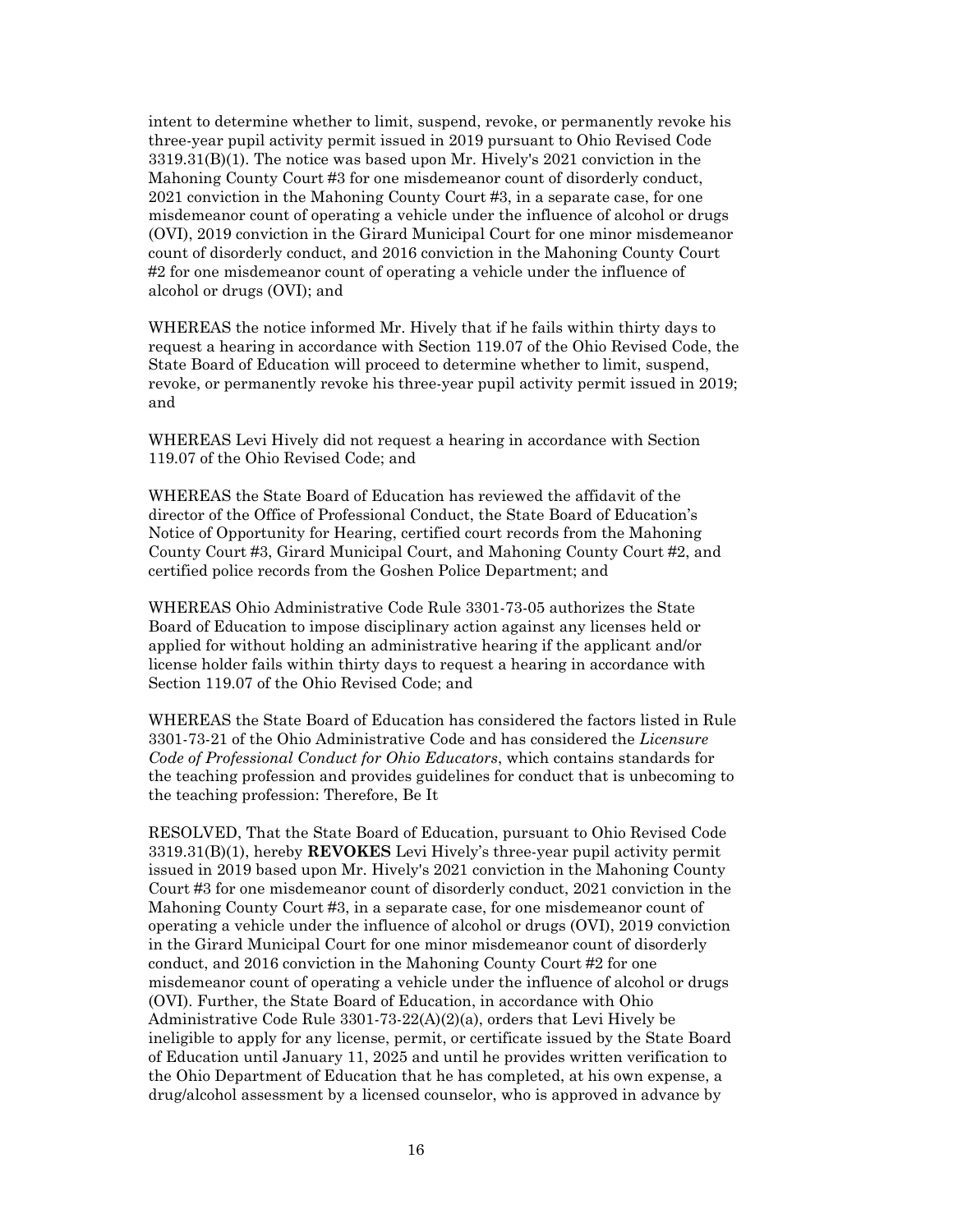the Ohio Department of Education, and he has successfully completed all counseling and/or treatment recommended by the licensed counselor. Upon being issued a license, permit, or certificate by the State Board of Education, Mr. Hively must complete, at his own expense, two years of random drug/alcohol testing as determined by the Ohio Department of Education; and, Be It Further

RESOLVED, That the State Board of Education, directs the Ohio Department of Education, on its behalf, to implement the aforementioned terms and conditions regarding Mr. Hively's permit. Further, if said terms and conditions have not been fulfilled completely upon Mr. Hively applying for a new license, permit, or certificate, the State Board of Education directs the Ohio Department of Education to evaluate any new application in accordance with its orders and ensure all outstanding terms and conditions are addressed; and, Be It Further

RESOLVED, That the Interim State Superintendent of Public Instruction be, and she hereby is, directed to notify Mr. Hively of this action.

It was Moved by Ms. Johnson and Seconded by Mr. LaRue that the above recommendation (Item 7) be approved.

President McGuire called for a roll call vote.

### YES VOTES

Christina Collins Stephen Dackin Walter Davis Diana Fessler John Hagan Kirsten Hill Meryl Johnson Jenny Kilgore Mark Lamoncha Paul LaRue Martha Manchester Charlotte McGuire Tim Miller **Antoinette Miranda** Michelle Newman Brendan Shea Mike Toal

Motion carried.

 $\overline{\phantom{a}}$  , where  $\overline{\phantom{a}}$ 

I **RECOMMEND** that the State Board of Education **ADOPT** the following Resolution:

WHEREAS Lonny J. Jarrett holds a five-year professional special all grades teaching license issued in 2018; and

Aaron Ross, Director, Office of Professional Conduct, presented the following recommendation (Item 8):

**<sup>8.</sup> RESOLUTION TO ACCEPT THE REPORT AND RECOMMENDATION OF THE HEARING OFFICER, TO STRIKE IN PART THE OBJECTIONS TO THE HEARING OFFICER'S REPORT AND RECOMMENDATION, AND TO REVOKE THE FIVE-YEAR PROFESSIONAL SPECIAL ALL GRADES TEACHING LICENSE OF LONNY J. JARRETT**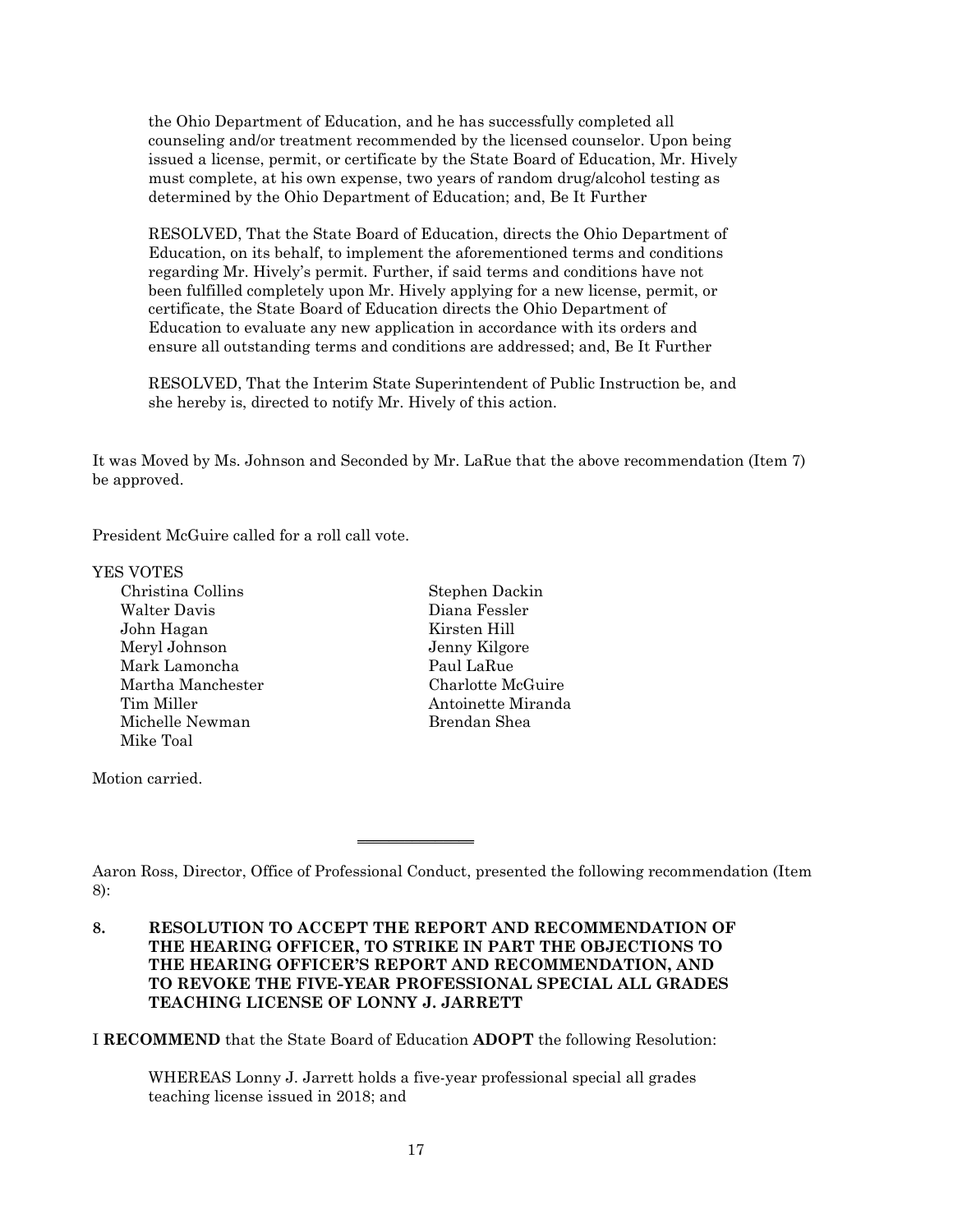WHEREAS on October 23, 2020, the State Superintendent of Public Instruction, on behalf of the State Board of Education, notified Lonny J. Jarrett of its intent to determine whether to limit, suspend, revoke, or permanently revoke his five-year professional special all grades teaching license issued in 2018 pursuant to Ohio Revised Code 3319.31(B)(1). The notice was based upon Mr. Jarrett engaging in the following conduct that is unbecoming to the teaching profession: on or about the 2018-2019 school year, while employed as a physical education teacher with the Tri-Valley Local School District, Mr. Jarrett took a picture of his genitalia while on school premises; and on or about February 13, 2019, he sent a picture of his genitalia to a parent of a student in the district via electronic communications; and

WHEREAS Mr. Jarrett requested a hearing regarding the State Board of Education's intent; and

WHEREAS a hearing was held on June 22, 2021; and

WHEREAS Mr. Jarrett was present at the hearing, but he was not represented by counsel; and

WHEREAS the hearing officer recommends that Mr. Jarrett's teaching license be revoked and that he be prohibited from applying for a license, permit, or certificate issued by the State Board of Education for a period of five years and that, prior to reapplication, he be required to complete a fitness to teach evaluation, ten hours of training on professionalism and use of social media, and four hours of sexual harassment training, and should he be issued a license, permit, or certificate in the future by the State Board of Education and obtain employment as an educator in Ohio, that he be required to complete two years of administrative reporting effective from the date of his employment as an Ohio educator. The hearing officer's recommendation is based upon Mr. Jarrett engaging in conduct that is unbecoming to the teaching profession and wholly inappropriate when he took a picture of his penis while at school and later sent this picture to the parent of school students; and

WHEREAS Mr. Jarrett timely filed objections to the hearing officer's report and recommendation; and

WHEREAS the Ohio Department of Education filed a motion to strike Mr. Jarrett's objections in part based upon the objections not being proper as contemplated by R.C. 119.09 because the objections are characterizations of evidence not supported by the record; and

WHEREAS the hearing officer recommends that the Ohio Department of Education's motion to strike Mr. Jarrett's objections in part be granted based upon portions of Mr. Jarrett's objections introducing additional assertions and evidence not in the administrative record; and

WHEREAS the State Board of Education considered the hearing officer's recommendation to strike in part Mr. Jarrett's objections, the hearing officer's entry dated November 16, 2021, and Mr. Jarrett's objections as stricken in accordance with the hearing officer's recommendation in his November 16, 2021 entry; and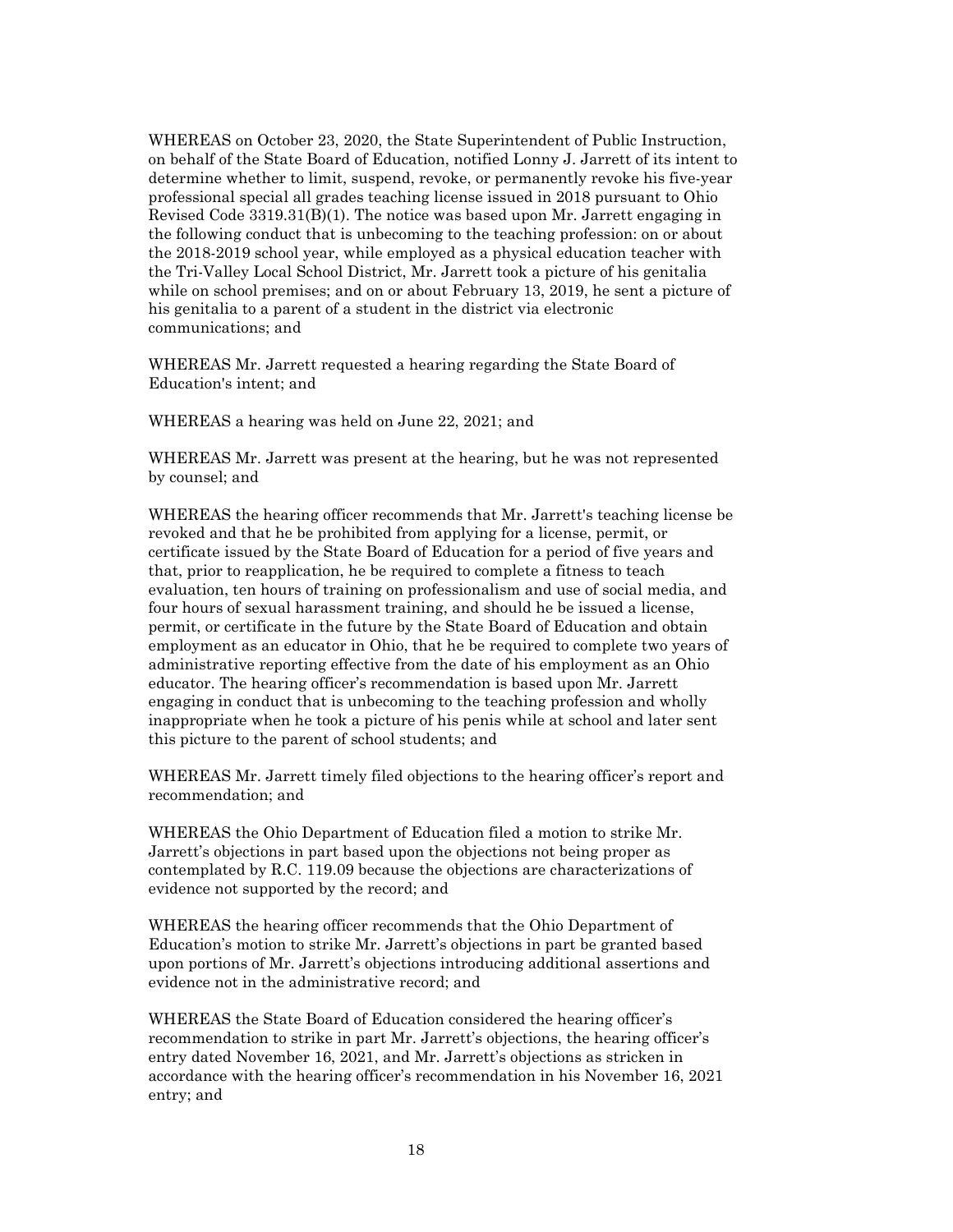WHEREAS the State Board of Education has considered the factors listed in Rule 3301-73-21 of the Ohio Administrative Code and has considered the *Licensure Code of Professional Conduct for Ohio Educators*, which contains standards for the teaching profession and provides guidelines for conduct that is unbecoming to the teaching profession: Therefore, Be It

RESOLVED, that the State Board of Education accepts the hearing officer's recommendation to strike in part Lonny J. Jarrett's objections; and Be It Further

RESOLVED, that the State Board of Education hereby **STRIKES IN PART** Lonny J. Jarrett's objections in accordance with the hearing officer's entry dated November 16, 2021; and Be It Further

RESOLVED, That the State Board of Education, pursuant to Ohio Revised Code 3319.31(B)(1), hereby **REVOKES** Lonny J. Jarrett's five-year professional special all grades teaching license issued in 2018 based upon Mr. Jarrett engaging in the following conduct that is unbecoming to the teaching profession: on or about the 2018-2019 school year, while employed as a physical education teacher with the Tri-Valley Local School District, Mr. Jarrett took a picture of his genitalia while on school premises; and on or about February 13, 2019, he sent a picture of his genitalia to a parent of a student in the district via electronic communications. Further, the State Board of Education, in accordance with Ohio Administrative Code Rule  $3301-73-22(A)(2)(a)$ , orders that Lonny J. Jarrett be ineligible to reapply for any license, permit, or certificate issued by the State Board of Education until on or after January 11, 2027, provided that he submits written verification to the Ohio Department of Education that he has completed, at his own expense, a fitness to teach evaluation by a licensed psychologist or psychiatrist, who is preapproved by the Ohio Department of Education and who determines that Mr. Jarrett is fit to serve in the school community as an educator and does not pose a threat to the safety and welfare of students and the school community, and that he has completed, at his own expense, ten hours of professionalism and use of social media training and four hours of sexual harassment training, with all training to be approved in advance by the Ohio Department of Education. Further, the State Board of Education orders that if Lonny J. Jarrett is issued a new license, permit, or certificate by the State Board of Education and obtains employment as an educator in Ohio, he must complete two years of administrative reporting with the Ohio Department of Education, to commence on the start date of his employment as an Ohio educator; and, Be It Further

RESOLVED, That the State Board of Education directs the Ohio Department of Education, on its behalf, to implement the aforementioned terms and conditions regarding Mr. Jarrett's license. Further, if said terms and conditions have not been fulfilled completely upon Mr. Jarrett applying for a new license, permit, or certificate, the State Board of Education directs the Ohio Department of Education to evaluate any new application in accordance with its orders and ensure all outstanding terms and conditions are addressed; and, Be It Further

RESOLVED, That the Interim State Superintendent of Public Instruction be, and she hereby is, directed to notify Mr. Jarrett of this action.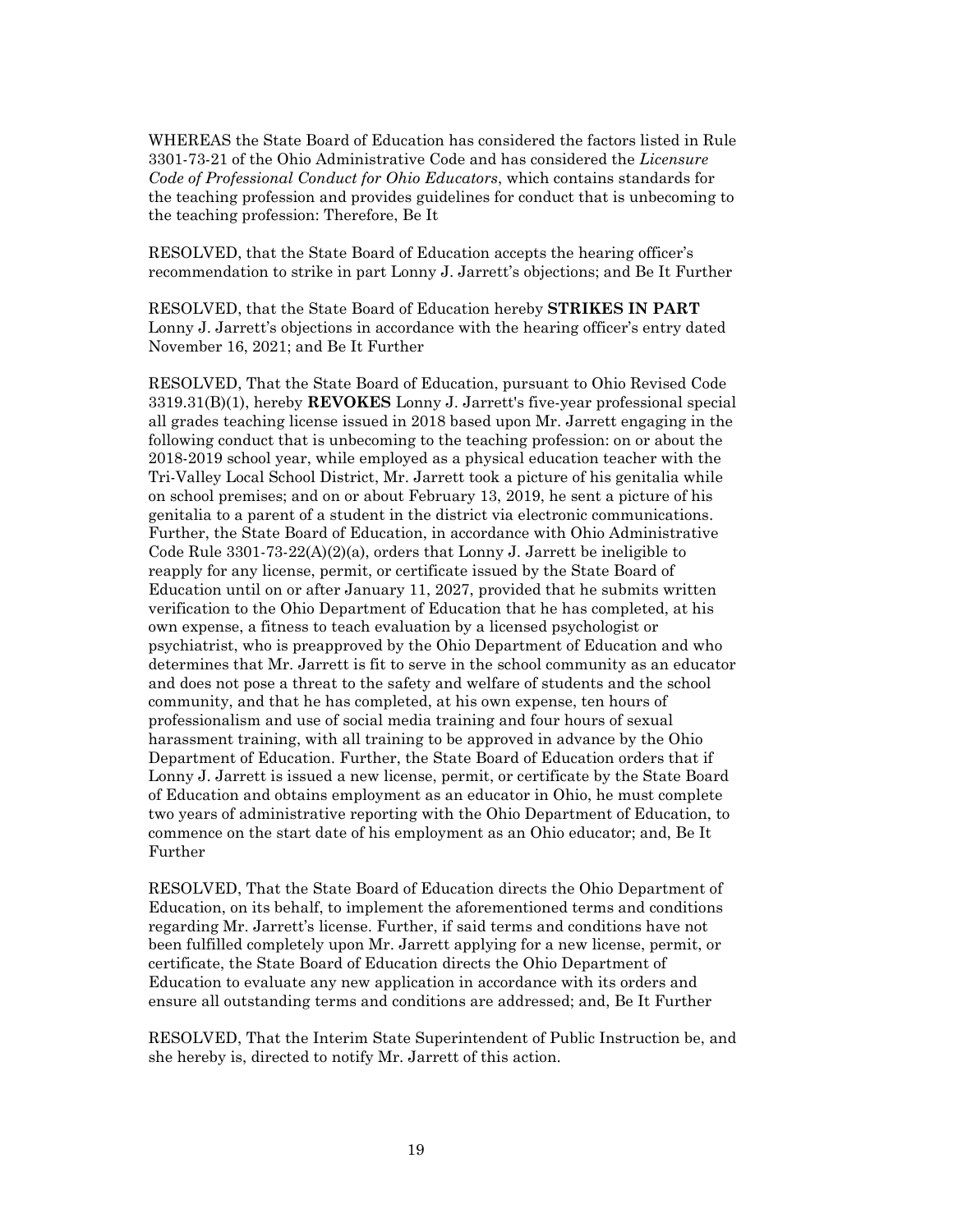It was Moved by Ms. Johnson and Seconded by Mrs. Manchester that the above recommendation (Item 8) be approved.

Mrs. Fessler moved to postpone Item 8 to the February meeting of the Board. Mr. LaRue seconded the motion. Mrs. Fessler stated the purpose of the request was to allow the Department time to incorporate proposed changes to the resolution.

President McGuire called for a roll call vote to postpone Item 8 to the February meeting of the Board.

### YES VOTES

- Christina Collins Stephen Dackin Walter Davis Diana Fessler John Hagan Kirsten Hill Meryl Johnson Jenny Kilgore Mark Lamoncha Paul LaRue Martha Manchester Tim Miller Michelle Newman Brendan Shea Mike Toal
- NO VOTES Antoinette Miranda
- ABSTAIN Charlotte McGuire

Motion carried.

# **9. RESOLUTION TO ACCEPT THE REPORT AND RECOMMENDATION OF THE HEARING OFFICER TO ISSUE AND SUSPEND THE FIVE-YEAR SUBSTITUTE CAREER TECHNICAL WORKFORCE DEVELOPMENT TEACHING LICENSE APPLICATION OF KENNETH W. KENNEDY**

 $\overline{\phantom{a}}$  , where  $\overline{\phantom{a}}$ 

I **RECOMMEND** that the State Board of Education **ADOPT** the following Resolution:

WHEREAS Kenneth W. Kennedy held a five-year substitute career technical teaching license issued in 2016 and has applied for a five-year substitute career technical teaching license; and

WHEREAS on September 12, 2019, the State Superintendent of Public Instruction, on behalf of the State Board of Education, notified Kenneth W. Kennedy of its intent to determine whether to limit, suspend, revoke, or permanently revoke his five-year substitute career technical teaching license issued in 2016 pursuant to Ohio Revised Code 3319.31(B)(1). Due to the June 30, 2021 expiration of Mr. Kennedy's five-year substitute career technical teaching license issued in 2016 and Mr. Kennedy's submission of an application for a five-

Aaron Ross, Director, Office of Professional Conduct, presented the following recommendation (Item 9):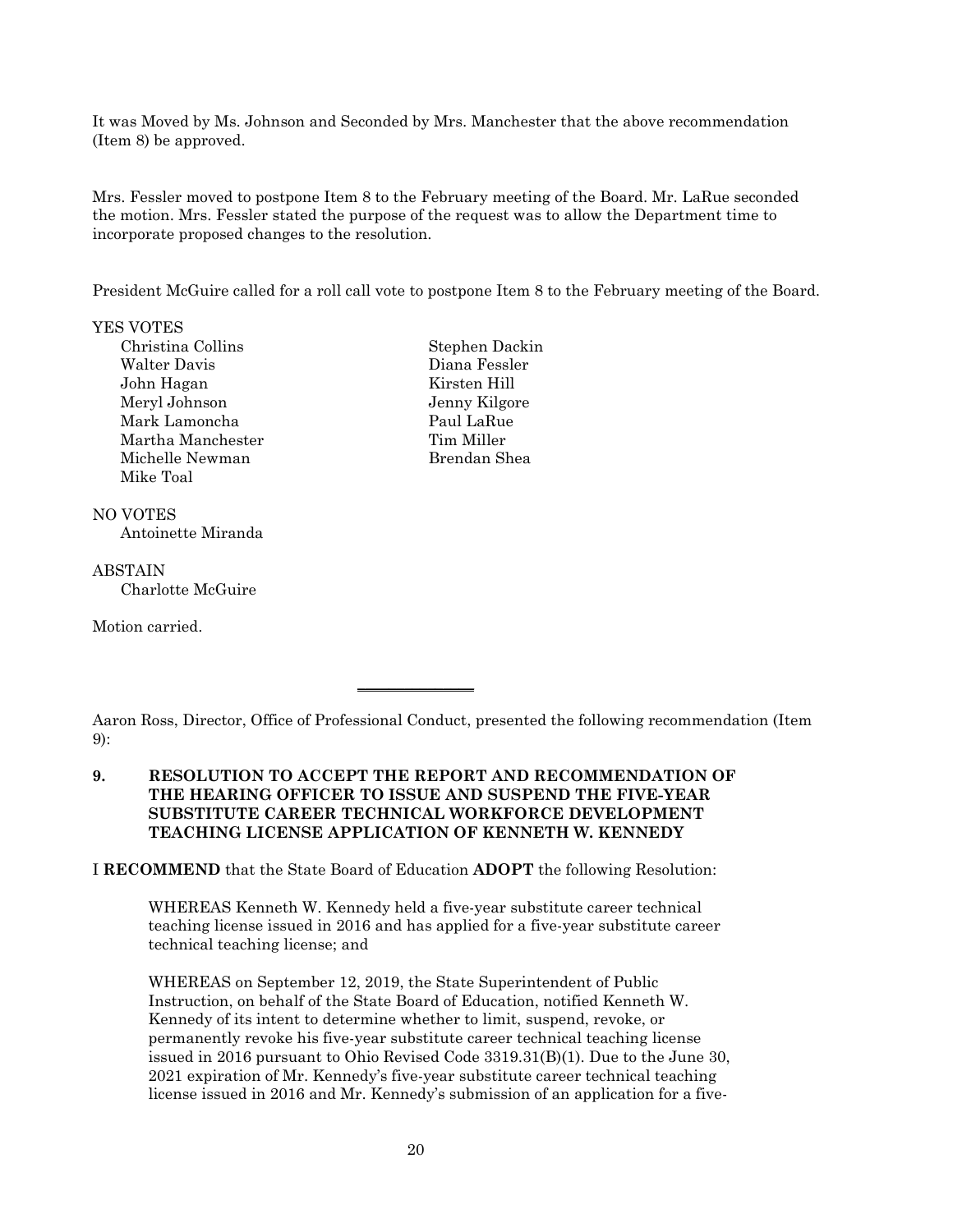year substitute career technical workforce development teaching license, the notice was amended on July 28, 2021, at the outset of the second day of the hearing, to convert the notice from consideration of whether to limit, suspend, revoke or permanently revoke Mr. Kennedy's five-year substitute career technical teaching license issued in 2016 to consideration of whether to deny or permanently deny Mr. Kennedy's application for a five-year substitute career technical workforce development teaching license pursuant to Ohio Revised Code 3319.31(B)(1). The notice was based upon Mr. Kennedy engaging in conduct unbecoming to the teaching profession on or about the 2016-2017 school year, while employed as a teacher with the Mansfield City School District, when he failed to maintain a professional relationship with students by staring at the buttocks of a student (Student 1), pulling on Student 1's braided hair, and staring at the breasts of another student (Student 2); and also engaging in conduct unbecoming to the teaching profession on or about the 2016-2017 school year, while employed as a teacher with the Mansfield City School District, by making inappropriate comments to students, specifically by commenting about the size of Student 2's breasts; and

WHEREAS Mr. Kennedy requested a hearing regarding the State Board of Education's intent; and

WHEREAS a hearing was held on June 8, 2021 and July 28, 2021; and

WHEREAS Mr. Kennedy was present at the hearing and he was represented by counsel; and

WHEREAS the hearing officer recommends that Mr. Kennedy's application for a five-year substitute career technical workforce development teaching license be issued and suspended for a period of two years, and until Mr. Kennedy completes a fitness to teach evaluation and complies with any recommendations made by the evaluator and also completes eight hours of training on professional boundaries, ethics, and professionalism. The hearing officer further recommends that Mr. Kennedy be prohibited from applying or reapplying for any license, permit, or certificate issued by the State Board of Education during the suspension period. The hearing officer's recommendation is based upon Mr. Kennedy engaging in a pattern of harassment towards at least two minor female students in his class that left long term emotional and psychological scarring and that an educator who engages in harassment in the classroom presents a potential risk to the health, safety, and welfare of the school community; and

WHEREAS the State Board of Education has considered the factors listed in Rule 3301-73-21 of the Ohio Administrative Code and has considered the *Licensure Code of Professional Conduct for Ohio Educators*, which contains standards for the teaching profession and provides guidelines for conduct that is unbecoming to the teaching profession: Therefore, Be It

RESOLVED, That the State Board of Education, pursuant to Ohio Revised Code 3319.31(B)(1), hereby **ISSUES** Kenneth W. Kennedy's application for a five-year substitute career technical workforce development teaching license but **SUSPENDS** this license beginning on January 11, 2022 and ending on January 11, 2024, with the suspension to continue until Mr. Kennedy provides written verification to the Ohio Department of Education that he has completed, at his own expense, a fitness to teach evaluation by a licensed psychologist or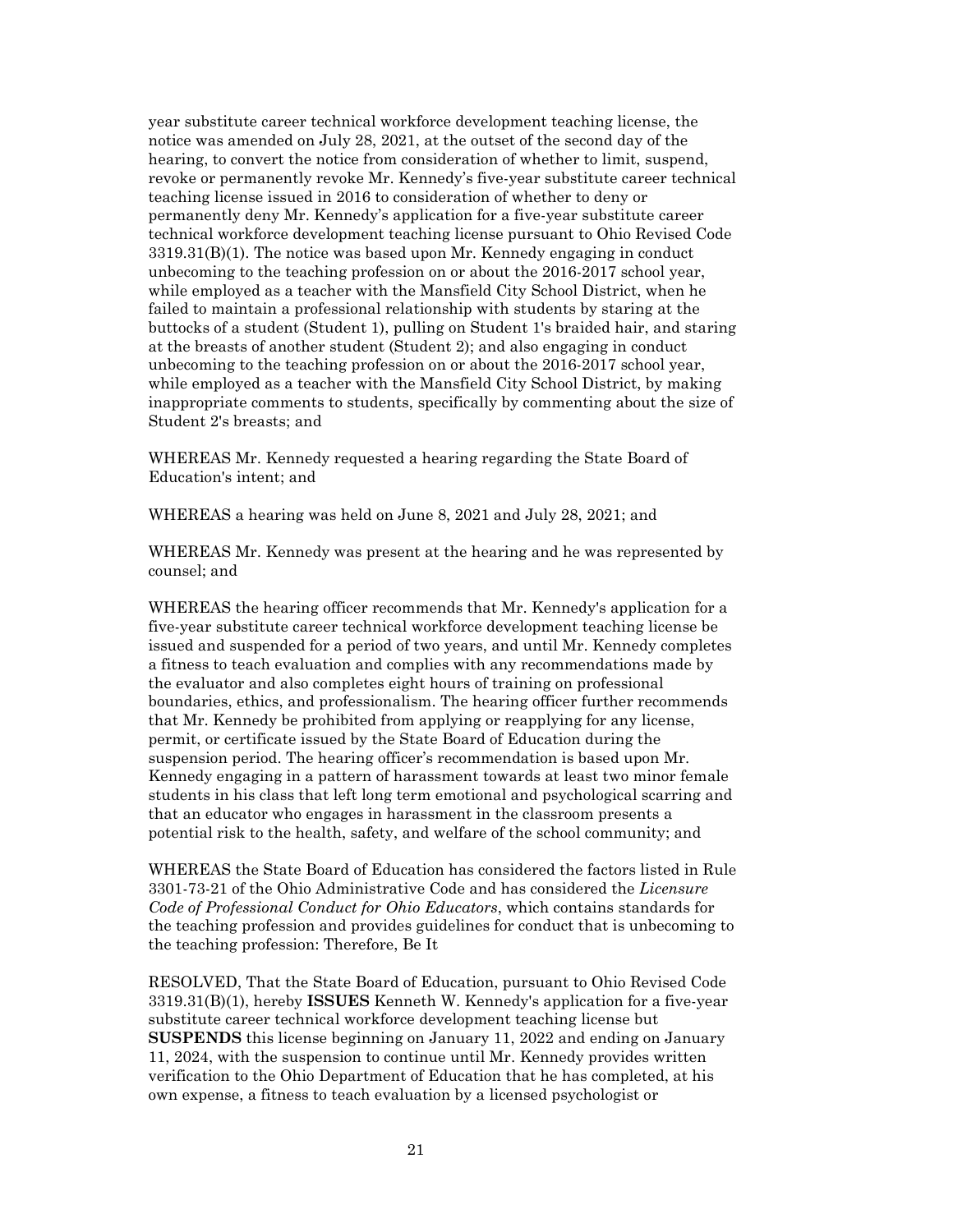psychiatrist, who is preapproved by the Ohio Department of Education and who determines that Mr. Kennedy is fit to serve in the school community as an educator and does not pose a threat to the safety and welfare of students and the school community, and that he has completed any recommendations made by the licensed psychologist or psychiatrist, and until he provides written verification to the Ohio Department of Education that he has completed, at his own expense, eight hours of combined training on student-teacher boundaries, ethics, and professionalism, with all training to be approved in advance by the Ohio Department of Education. Furthermore, during the suspension period, Mr. Kennedy is prohibited from applying or reapplying for any license, permit, or certificate issued by the State Board of Education. The suspension is based upon Mr. Kennedy engaging in conduct unbecoming to the teaching profession on or about the 2016-2017 school year, while employed as a teacher with the Mansfield City School District, when he failed to maintain a professional relationship with students by staring at the buttocks of a student (Student 1), pulling on Student 1's braided hair, and staring at the breasts of another student (Student 2); and also engaging in conduct unbecoming to the teaching profession on or about the 2016-2017 school year, while employed as a teacher with the Mansfield City School District, by making inappropriate comments to students, specifically by commenting about the size of Student 2's breasts; and, Be It Further

RESOLVED, That the State Board of Education directs the Ohio Department of Education, on its behalf, to implement the aforementioned terms and conditions regarding Mr. Kennedy's application. Further, if said terms and conditions have not been fulfilled completely upon Mr. Kennedy applying for a new license, permit, or certificate, the State Board of Education directs the Ohio Department of Education to evaluate any new application in accordance with its orders and ensure all outstanding terms and conditions are addressed; and, Be It Further

RESOLVED, That the Interim State Superintendent of Public Instruction be, and she hereby is, directed to notify Mr. Kennedy of this action.

It was Moved by Ms. Johnson and Seconded by Mr. Lamoncha that the above recommendation (Item 9) be approved.

Mr. Shea moved to postpone Item 9 to the February meeting of the Board. Mr. Davis seconded the motion. Mr. Shea stated the purpose of the request was to allow the Department time to produce an amendment to the resolution.

Mrs. Hill asked for clarification regarding the proposed amendment that Mr. Shea would be offering. Mr. Shea stated his proposed amendment would deny the application rather than suspending the license.

President McGuire called for a roll call vote to postpone Item 9 to the February meeting of the Board.

YES VOTES

Walter Davis Diana Fessler John Hagan Kirsten Hill

Christina Collins Stephen Dackin Jenny Kilgore Mark Lamoncha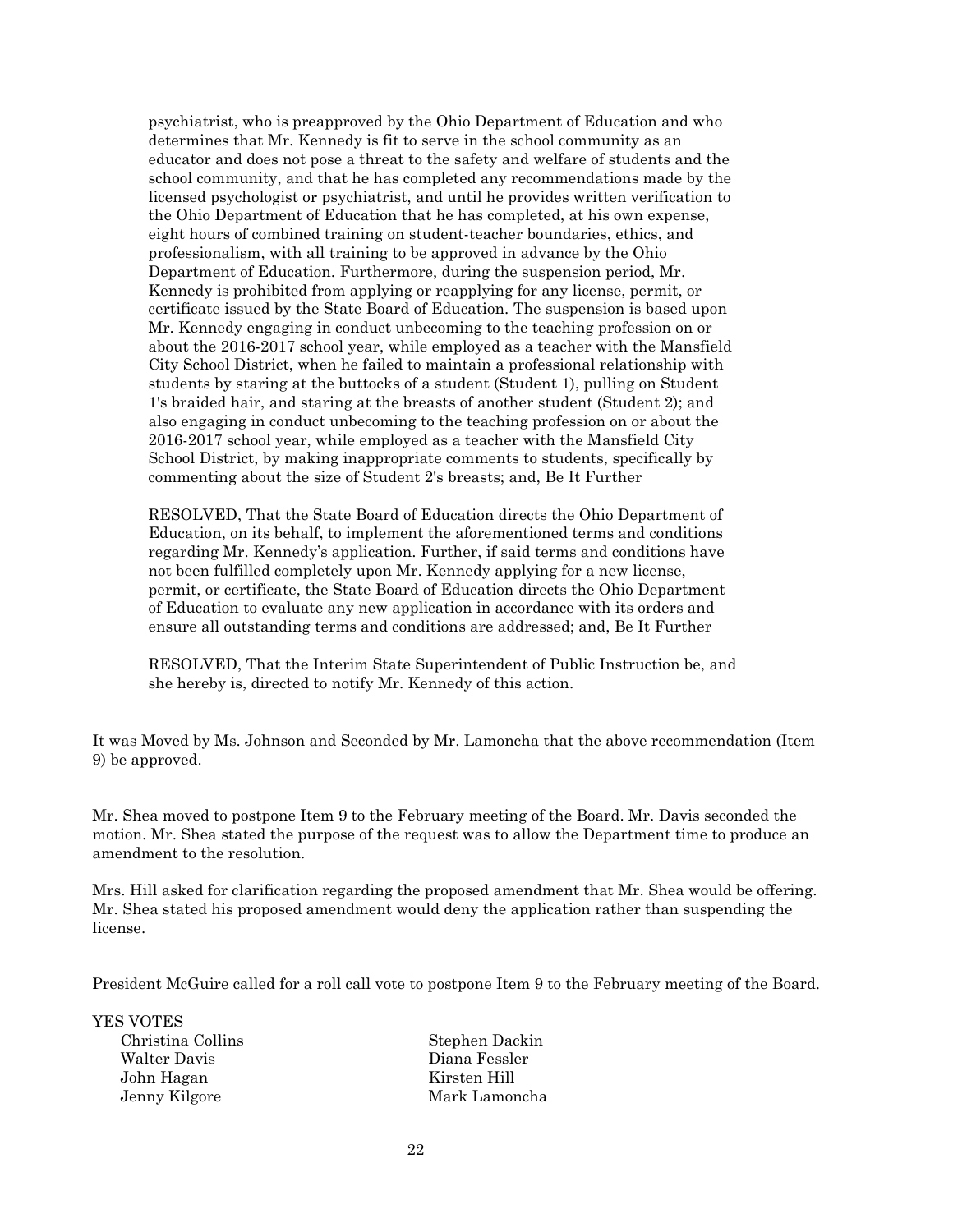Brendan Shea Mike Toal

NO VOTES

**ABSTAIN** Charlotte McGuire

Motion carried.

Paul LaRue Martha Manchester Tim Miller Michelle Newman

Meryl Johnson Antoinette Miranda

Aaron Ross, Director, Office of Professional Conduct, presented the following recommendation (Item 10):

## **10. RESOLUTION TO ACCEPT THE REPORT AND RECOMMENDATION OF THE HEARING OFFICER TO REVOKE PERMANENTLY THE ONE-YEAR EDUCATIONAL AIDE PERMIT OF ALYCIA C. LEE**

 $\overline{\phantom{a}}$  , where  $\overline{\phantom{a}}$ 

I **RECOMMEND** that the State Board of Education **ADOPT** the following Resolution:

WHEREAS Alycia C. Lee held a one-year educational aide permit issued in 2018; and

WHEREAS on October 23, 2020, the State Superintendent of Public Instruction, on behalf of the State Board of Education, notified Alycia C. Lee of its intent to determine whether to limit, suspend, revoke, or permanently revoke her one-year educational aide permit issued in 2018 pursuant to Ohio Revised Code  $3319.31(B)(1)$ . The notice was based upon Ms. Lee engaging in conduct that is unbecoming to the teaching profession on or about December 13, 2018, when she had an inappropriate physical altercation with a student which included, but is not limited to, Ms. Lee placing the student in a headlock and/or wrapping her arm around the student's throat and not letting the student go. The notice was also based upon Ms. Lee's 2017 conviction in the Vandalia Municipal Court for one misdemeanor count of disorderly conduct, 2010 conviction in the Dayton Municipal Court for one misdemeanor count

of disorderly conduct, and 2004 conviction in the Dayton Municipal Court for one misdemeanor count of disorderly conduct. Further, the notice included as an aggravating factor that on or about January 28, 2019, the Montgomery County Department of Job & Family Services substantiated physical abuse based upon Ms. Lee's actions during the incident with the student on December 13, 2018; and

WHEREAS Ms. Lee did not request a hearing regarding the State Board of Education's intent; and

WHEREAS a hearing was held on September 1, 2021; and

WHEREAS Ms. Lee was not present at the hearing, nor was she represented by counsel; and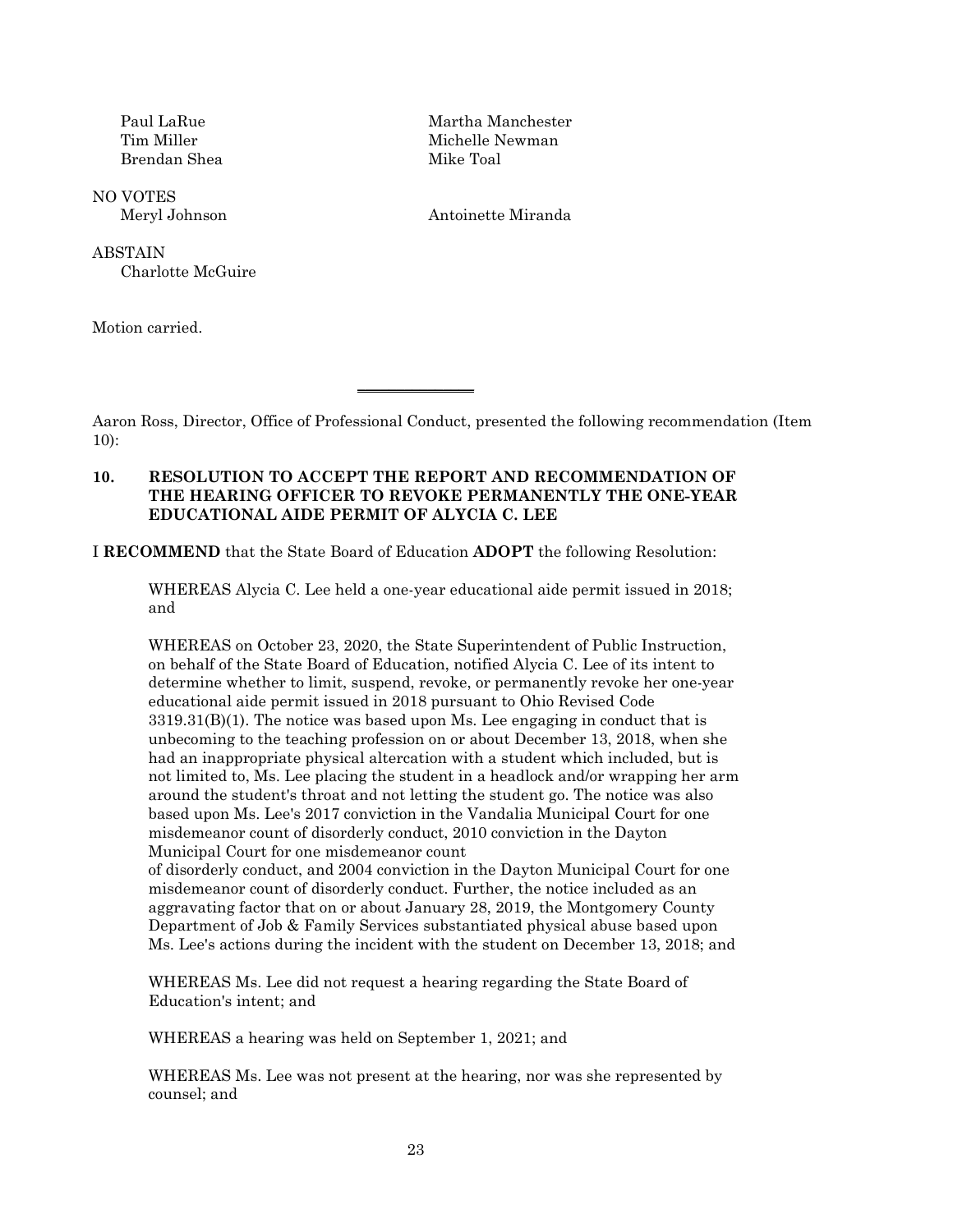WHEREAS the hearing officer recommends that Ms. Lee's permit be revoked and that she be permanently ineligible to apply for any license, permit, or certificate issued by the State Board of Education. The hearing officer's recommendation is based upon the nature and seriousness of Ms. Lee placing a special needs student in a chokehold, lifting the student off the ground and making it hard for the student to breath, as well as the extent of Ms. Lee's past criminal activity which consisted of three misdemeanor convictions for disorderly conduct; and

WHEREAS the State Board of Education has considered the factors listed in Rule 3301-73-21 of the Ohio Administrative Code and has considered the *Licensure Code of Professional Conduct for Ohio Educators*, which contains standards for the teaching profession and provides guidelines for conduct that is unbecoming to the teaching profession: Therefore, Be It

RESOLVED, That the State Board of Education, pursuant to Ohio Revised Code 3319.31(B)(1), hereby **REVOKES** Alycia C. Lee's one-year educational aide permit issued in 2018 based upon Ms. Lee engaging in conduct that is unbecoming to the teaching profession on or about December 13, 2018, when she had an inappropriate physical altercation with a student which included, but is not limited to, Ms. Lee placing the student in a headlock and/or wrapping her arm around the student's throat and not letting the student go; and also based upon Ms. Lee's 2017 conviction in the Vandalia Municipal Court for one misdemeanor count of disorderly conduct, 2010 conviction in the Dayton Municipal Court for one misdemeanor count of disorderly conduct, and 2004 conviction in the Dayton Municipal Court for one misdemeanor count of disorderly conduct. Pursuant to Ohio Administrative Code Rule 3301-73-21(B), the State Board of Education further considers in aggravation that on or about January 28, 2019, the Montgomery County Department of Job & Family Services substantiated physical abuse based upon Ms. Lee's actions during the incident with the student on December 13, 2018. Further, the State Board of Education, in accordance with Ohio Administrative Code Rule 3301-73-22(A)(2)(b), orders Alycia C. Lee be permanently ineligible to apply for any license, permit, or certificate issued by the State Board of Education; and, Be It Further

RESOLVED, That the Interim State Superintendent of Public Instruction be, and she hereby is, directed to notify Ms. Lee of this action.

It was Moved by Mr. LaRue and Seconded by Ms. Johnson that the above recommendation (Item 10) be approved.

President McGuire called for a roll call vote.

#### YES VOTES

| Christina Collins |
|-------------------|
| Walter Davis      |
| John Hagan        |
| Meryl Johnson     |
| Mark Lamoncha     |
| Martha Manchester |
| Tim Miller        |

Stephen Dackin Diana Fessler Kirsten Hill Jenny Kilgore Paul LaRue Charlotte McGuire Antoinette Miranda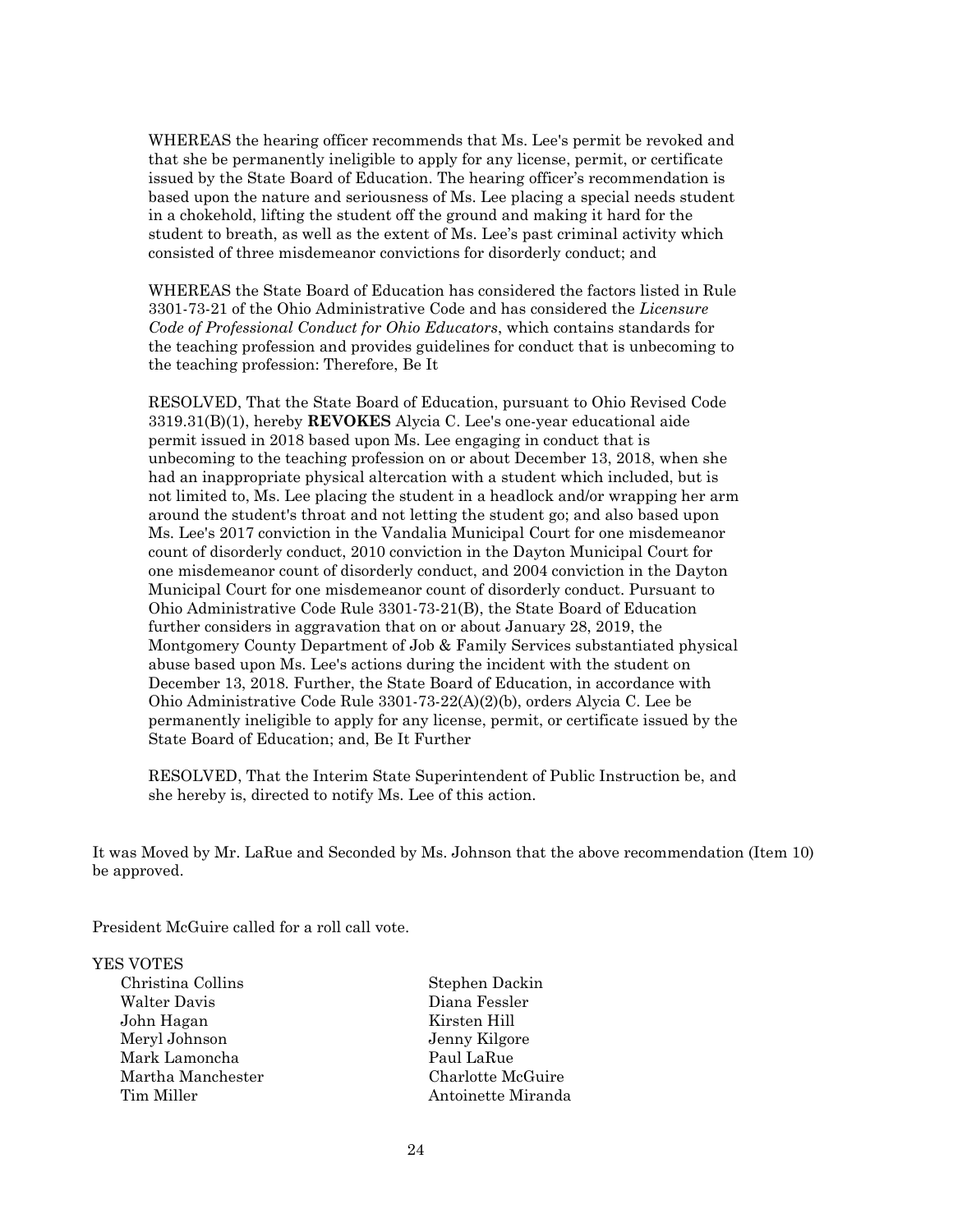Michelle Newman Brendan Shea Mike Toal

Motion carried.

Aaron Ross, Director, Office of Professional Conduct, presented the following recommendation (Item 11):

## **11. RESOLUTION TO DENY PERMANENTLY THE ONE-YEAR SUBSTITUTE CAREER TECHNICAL TEACHING LICENSE APPLICATION OF ANTHONY M. MIERZEJEWSKI**

 $\overline{\phantom{a}}$  , where  $\overline{\phantom{a}}$  , where  $\overline{\phantom{a}}$ 

I **RECOMMEND** that the State Board of Education **ADOPT** the following Resolution:

WHEREAS Anthony M. Mierzejewski has applied for a one-year substitute career technical teaching license; and

WHEREAS on October 14, 2021, the Interim State Superintendent of Public Instruction, on behalf of the State Board of Education, notified Anthony M. Mierzejewski of its intent to deny or permanently deny his application for a oneyear substitute career technical teaching license pursuant to Ohio Revised Code 3319.31(B)(1), [*redacted in accordance with Ohio law*], and 3319.31(B)(2)(c). The notice was based upon Mr. Mierzejewski's 2021 conviction in the Sandusky County Court Number 2 - Woodville for one misdemeanor count of disorderly conduct, 2014 conviction in the Delaware County Municipal Court for one misdemeanor count of theft, 2010 conviction in the Toledo Municipal Court for one misdemeanor count of obstructing official business, 2006 conviction in the Toledo Municipal Court for one misdemeanor count of failure to abate a nuisance, 2006 conviction in the Toledo Municipal Court for one minor misdemeanor count of disorderly conduct, [*redacted in accordance with Ohio law*], 1998 conviction in the Toledo Municipal Court for one misdemeanor count of violating a temporary protection order, and 1995 conviction in the Toledo Municipal Court for one minor misdemeanor count of disorderly conduct. Further, the notice included as an aggravating factor that on or about August 14, 2001, Mr. Mierzejewski was disciplined by the State Board of Education when he entered into a consent agreement based on his falsification of his application for a license; and

WHEREAS the notice informed Mr. Mierzejewski that if he fails within thirty days to request a hearing in accordance with Section 119.07 of the Ohio Revised Code, the State Board of Education will proceed to deny or permanently deny his application for a one-year substitute career technical teaching license; and

WHEREAS Anthony M. Mierzejewski did not request a hearing in accordance with Section 119.07 of the Ohio Revised Code; and

WHEREAS the State Board of Education has reviewed the affidavit of the director of the Office of Professional Conduct, the State Board of Education's Notice of Opportunity for Hearing, Mr. Mierzejewski's 2001 consent agreement with State Board of Education, and certified court records from the Sandusky County Court Number 2 - Woodville, Delaware County Municipal Court, Toledo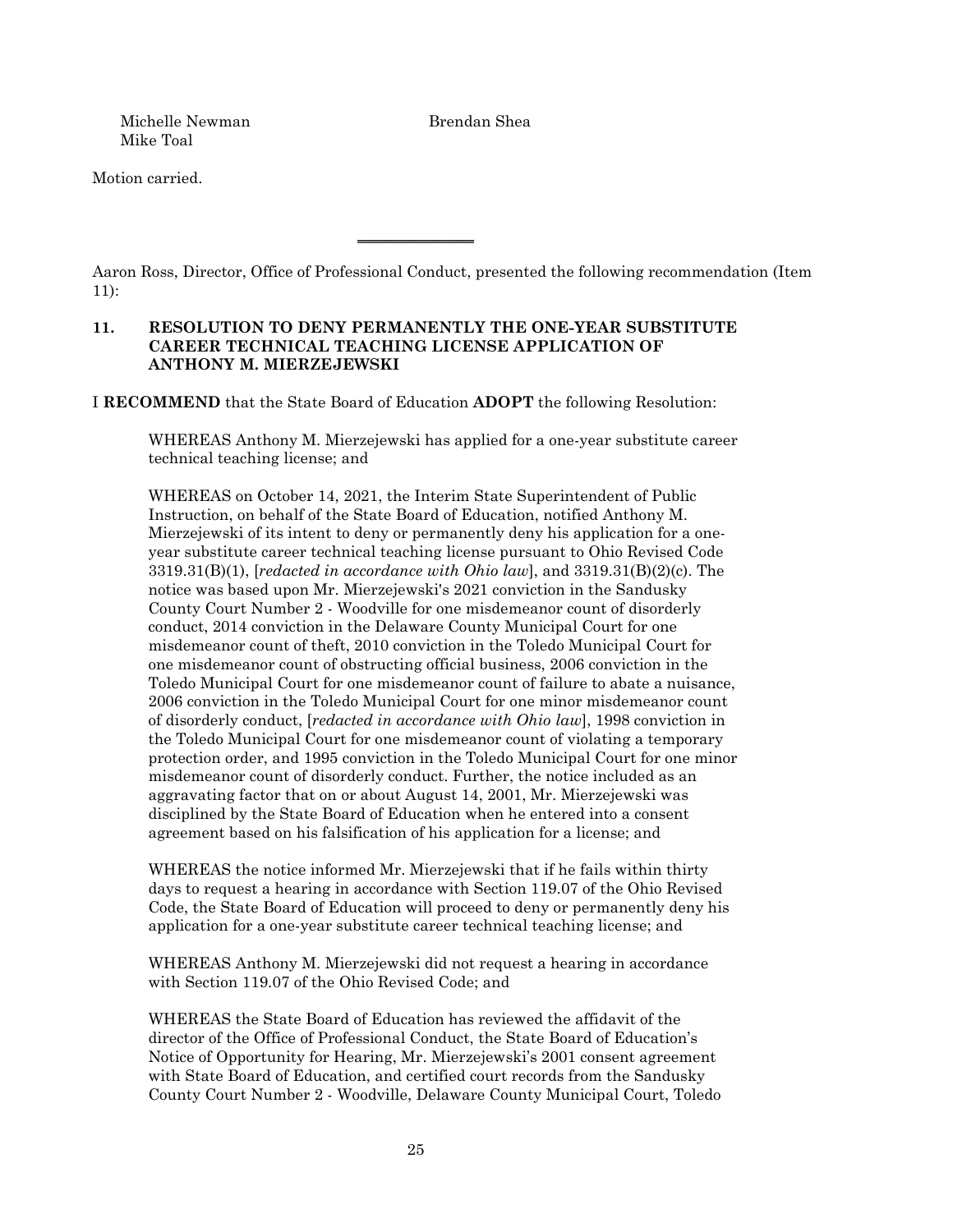Municipal Court, and the [*redacted in accordance with Ohio law*], and certified police records from the Woodville Police Department; and

WHEREAS Ohio Administrative Code Rule 3301-73-05 authorizes the State Board of Education to impose disciplinary action against any licenses held or applied for without holding an administrative hearing if the applicant and/or license holder fails within thirty days to request a hearing in accordance with Section 119.07 of the Ohio Revised Code; and

WHEREAS the State Board of Education has considered the factors listed in Rule 3301-73-21 of the Ohio Administrative Code and has considered the *Licensure Code of Professional Conduct for Ohio Educators*, which contains standards for the teaching profession and provides guidelines for conduct that is unbecoming to the teaching profession: Therefore, Be It

RESOLVED, That the State Board of Education, pursuant to Ohio Revised Code 3319.31(B)(1), [*redacted in accordance with Ohio law*], and 3319.31(B)(2)(c), hereby **DENIES** Anthony M. Mierzejewski's application for a one-year substitute career technical teaching license based upon Mr. Mierzejewski's 2021 conviction in the Sandusky County Court Number 2 - Woodville for one misdemeanor count of disorderly conduct, 2014 conviction in the Delaware County Municipal Court for one misdemeanor count of theft, 2010 conviction in the Toledo Municipal Court for one misdemeanor count of obstructing official business, 2006 conviction in the Toledo Municipal Court for one misdemeanor count of failure to abate a nuisance, 2006

conviction in the Toledo Municipal Court for one minor misdemeanor count of disorderly conduct, [*redacted in accordance with Ohio law*], 1998 conviction in the Toledo Municipal Court for one misdemeanor count of violating a temporary protection order, and 1995 conviction in the Toledo Municipal Court for one minor misdemeanor count of disorderly conduct. Pursuant to Ohio Administrative Code Rule 3301-73-21(B), the State Board of Education further considers in aggravation that on or about August 14, 2001, Mr. Mierzejewski was disciplined by the State Board of Education when he entered into a consent agreement based on his falsification of his application for a license. Further, the State Board of Education, in accordance with Ohio Administrative Code Rule 3301-73- 22(A)(3)(b), orders that Anthony M. Mierzejewski be permanently ineligible to apply for any license, permit, or certificate issued by the State Board of Education; and, Be It Further

RESOLVED, That the Interim State Superintendent of Public Instruction be, and she hereby is, directed to notify Mr. Mierzejewski of this action.

It was Moved by Ms. Johnson and Seconded by Dr. Kilgore that the above recommendation (Item 11) be approved.

President McGuire called for a roll call vote.

YES VOTES Christina Collins Stephen Dackin Walter Davis Diana Fessler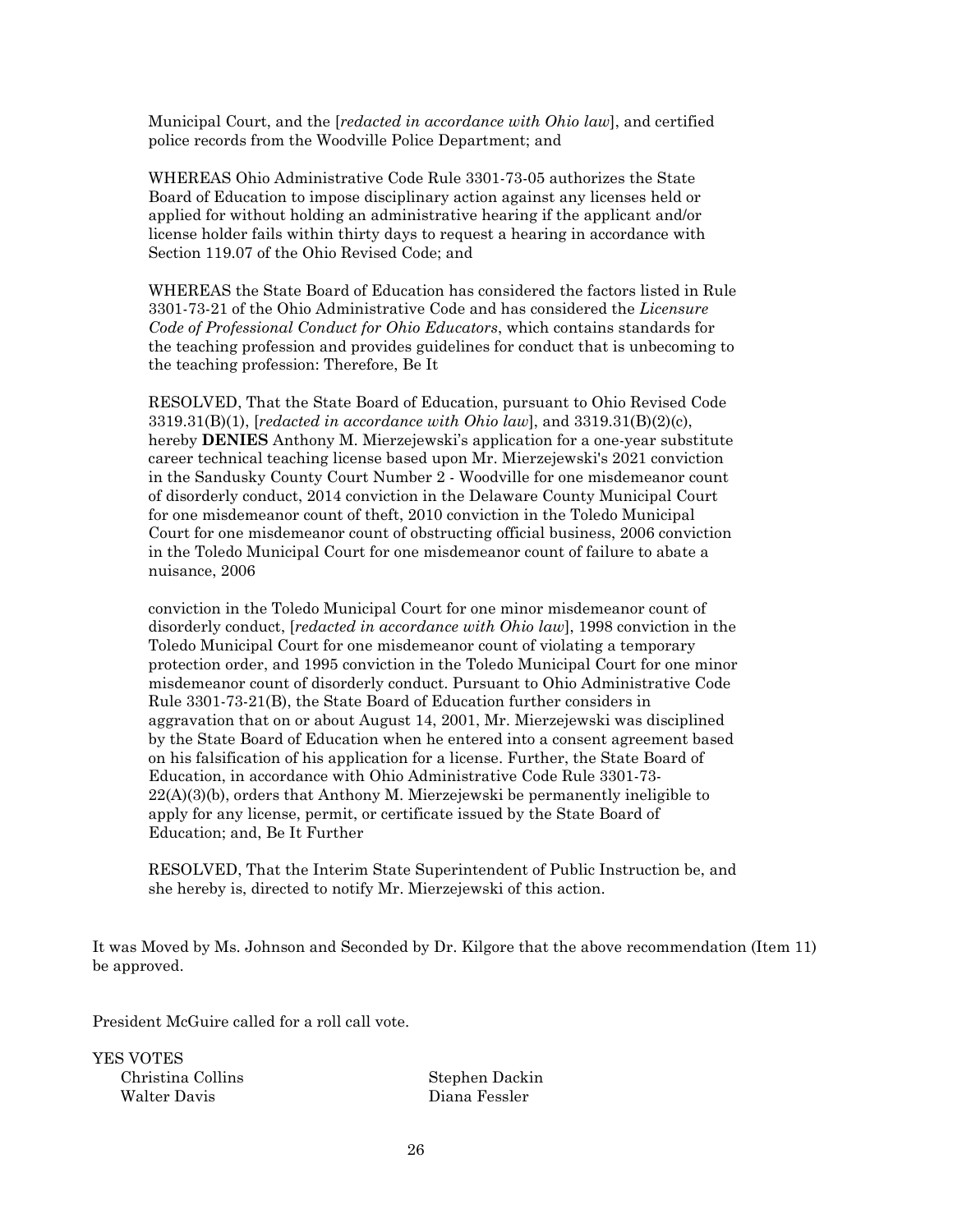John Hagan Kirsten Hill Meryl Johnson Jenny Kilgore Mark Lamoncha **Paul LaRue** Martha Manchester Charlotte McGuire Tim Miller **Antoinette Miranda** Michelle Newman Brendan Shea Mike Toal

Motion carried.

Aaron Ross, Director, Office of Professional Conduct, presented the following recommendation (Item 12):

# **12. RESOLUTION TO ACCEPT THE REPORT AND RECOMMENDATION OF THE HEARING OFFICER TO DENY PERMANENTLY THE ONE-YEAR SUPPLEMENTAL INTERVENTION SPECIALIST TEACHING LICENSE APPLICATION AND TO REVOKE PERMANENTLY THE PERMANENT NON-TAX TEACHING CERTIFICATE OF TONYA D. WAGNER HEYMAN (AKA TONYA D. RADEBAUGH)**

 $\overline{\phantom{a}}$  , where  $\overline{\phantom{a}}$ 

I **RECOMMEND** that the State Board of Education **ADOPT** the following Resolution:

WHEREAS Tonya D. Wagner Heyman (aka Tonya D. Radebaugh) has applied for a one-year supplemental intervention specialist teaching license and holds a permanent non-tax teaching certificate issued in 2007; and

WHEREAS on November 1, 2019, the State Superintendent of Public Instruction, on behalf of the State Board of Education, notified Tonya D. Wagner Heyman of its intent to deny or permanently deny her application for a one-year supplemental intervention specialist teaching license and to limit, suspend, revoke, or permanently revoke her permanent non-tax teaching certificate issued in 2007 pursuant to Ohio Revised Code 3319.31(B)(1). The notice was based upon Ms. Wagner Heyman engaging in conduct that is unbecoming to the teaching profession on or about October 20, 2017, when she falsified, intentionally misrepresented, willfully omitted or was negligent in reporting her college credit when applying for licensure with the Ohio Department of Education, specifically by submitting a falsified Bowling Green State University transcript in support of her application for a one-year supplemental intervention specialist teaching license. Further, the notice included as an aggravating factor that on or about May 13, 1998, Ms. Wagner Heyman's four-year provisional kindergartenelementary teaching license issued in 1992, her four-year professional kindergarten-elementary teaching certificate issued in 1987 with an effective year of 1986, and her four-year provisional kindergarten-elementary teaching certificate issued in 1982 were revoked by the State Board of Education based on [*redacted in accordance with Ohio law*]; and

WHEREAS Ms. Wagner Heyman did not request a hearing regarding the State Board of Education's intent; and

WHEREAS a hearing was held on September 22, 2021; and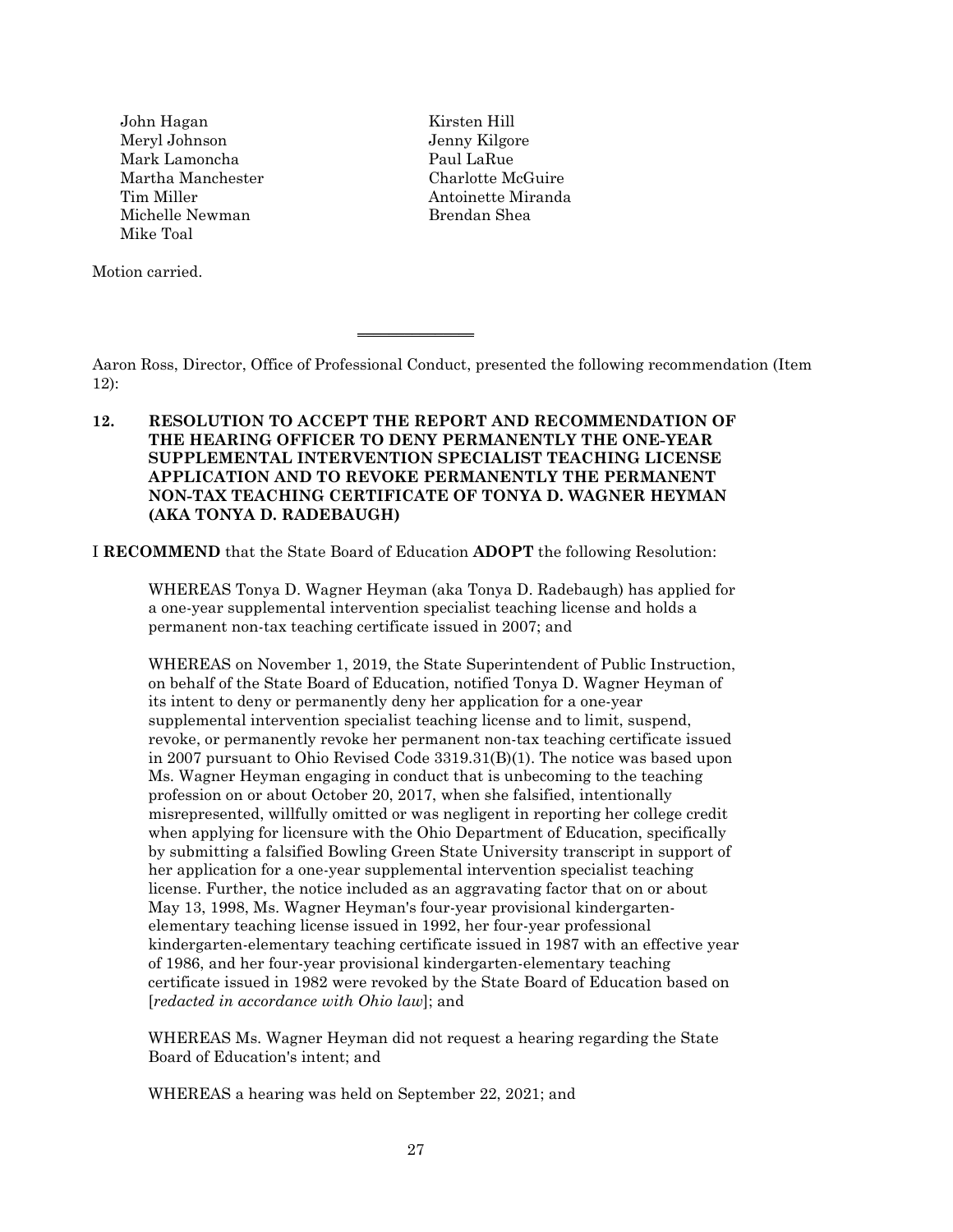WHEREAS Ms. Wagner Heyman was not present at the hearing, nor was she represented by counsel; and

WHEREAS the hearing officer recommends that Ms. Wagner Heyman's application be denied, her teaching certificate revoked, and that she be permanently ineligible to apply for any license, permit, or certificate issued by the State Board of Education. The hearing officer's recommendation is based upon Ms. Wagner Heyman purposely, knowingly, and deliberately falsifying her Bowling Green University transcript to make it appear she had taken coursework and possessed the qualifications for a renewal of her credential when, in fact, she did not and, that given her past discipline by the State Board of Education, she can no longer be trusted to act ethically and professionally; and

WHEREAS the State Board of Education has considered the factors listed in Rule 3301-73-21 of the Ohio Administrative Code and has considered the *Licensure Code of Professional Conduct for Ohio Educators*, which contains standards for the teaching profession and provides guidelines for conduct that is unbecoming to the teaching profession: Therefore, Be It

RESOLVED, That the State Board of Education, pursuant to Ohio Revised Code 3319.31(B)(1), hereby **DENIES** Tonya D. Wagner Heyman's application for a oneyear supplemental intervention specialist teaching license and **REVOKES** Tonya D. Wagner Heyman's permanent non-tax teaching certificate issued in 2007 based upon Ms. Wagner Heyman engaging in conduct that is unbecoming to the teaching profession on or about October 20, 2017, when she falsified, intentionally misrepresented, willfully omitted or was negligent in reporting her college credit when applying for licensure with the Ohio Department of Education, specifically by submitting a falsified Bowling Green State University transcript in support of her application for a one-year supplemental intervention specialist teaching license. Pursuant to Ohio Administrative Code Rule 3301-73-21(B), the State Board of Education further considers in aggravation that on or about May 13, 1998, Ms. Wagner Heyman's four-year provisional kindergarten-elementary teaching license issued in 1992, her four-year professional kindergartenelementary teaching certificate issued in 1987 with an effective year of 1986, and her four-year provisional kindergarten-elementary teaching certificate issued in 1982 were revoked by the State Board of Education based on her [*redacted in accordance with Ohio law*]. Further, the State Board of Education, in accordance with Ohio Administrative Code Rule 3301-73-22(A)(3)(b), orders Tonya D. Wagner Heyman be permanently ineligible to apply for any license, permit, or certificate issued by the State Board of Education; and, Be It Further

RESOLVED, That the Interim State Superintendent of Public Instruction be, and she hereby is, directed to notify Ms. Wagner Heyman of this action.

It was Moved by Mr. LaRue and Seconded by Ms. Johnson that the above recommendation (Item 12) be approved.

President McGuire called for a roll call vote.

YES VOTES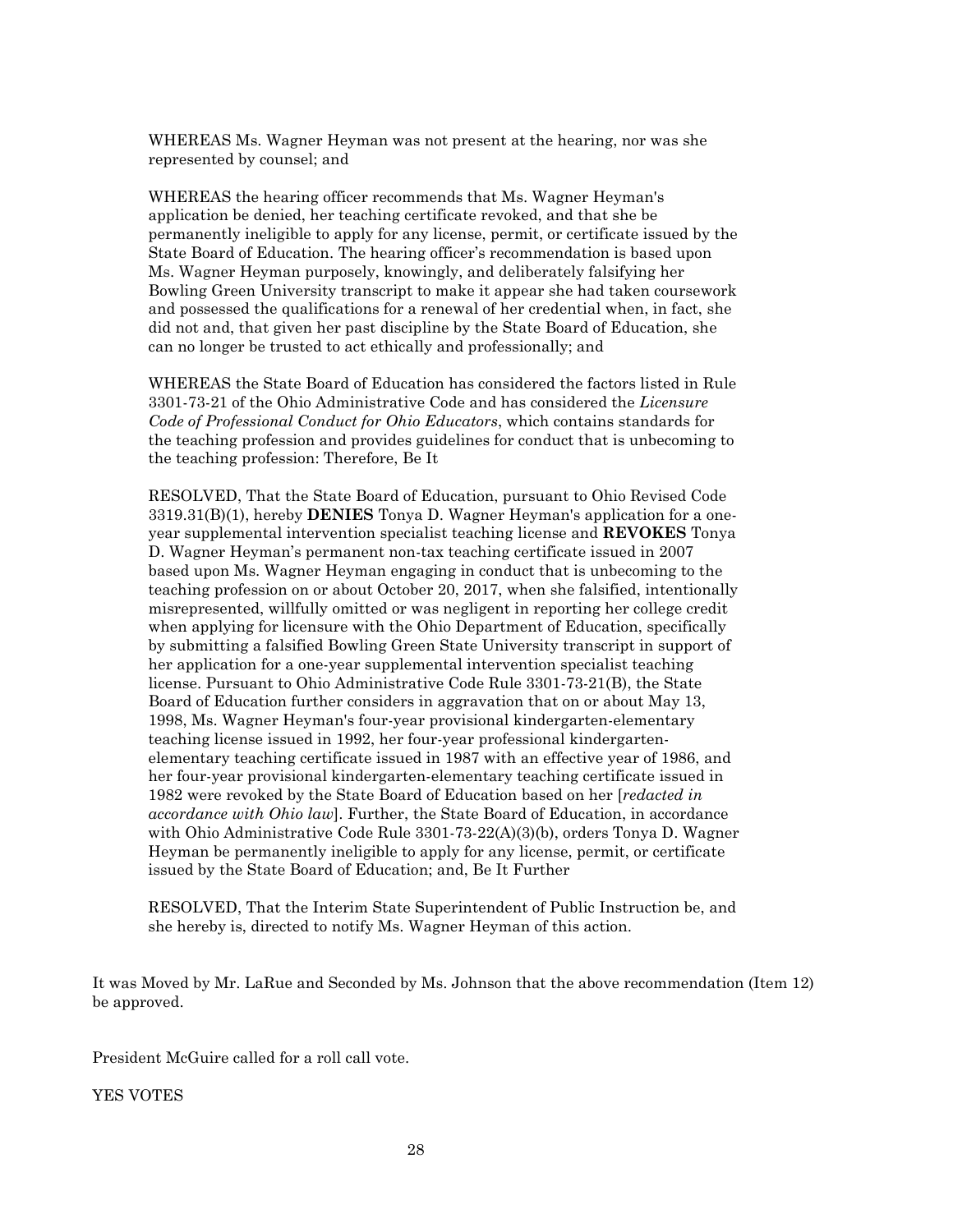Christina Collins Stephen Dackin Walter Davis Diana Fessler John Hagan Kirsten Hill Meryl Johnson Jenny Kilgore Mark Lamoncha **Paul LaRue** Martha Manchester Charlotte McGuire Tim Miller **Antoinette Miranda** Michelle Newman Brendan Shea Mike Toal

Motion carried.

Aaron Ross, Director, Office of Professional Conduct, presented the following recommendation (Item 13):

# **13. RESOLUTION TO REVOKE THE THREE-YEAR PUPIL ACTIVITY PERMIT OF MOZELL M. WHITTAKER**

I **RECOMMEND** that the State Board of Education **ADOPT** the following Resolution:

 $\overline{\phantom{a}}$  , where  $\overline{\phantom{a}}$ 

WHEREAS Mozell M. Whittaker holds a three-year pupil activity permit issued in 2019; and

WHEREAS on October 26, 2021, the Interim State Superintendent of Public Instruction, on behalf of the State Board of Education, notified Mozell M. Whittaker of its intent to determine whether to limit, suspend, revoke, or permanently revoke his three-year pupil activity permit issued in 2019 pursuant to Ohio Revised Code 3319.31(B)(1) and (B)(2)(a). The notice was based upon Mr. Whittaker's 2021 plea of guilty in the Cuyahoga County Court of Common Pleas to one felony count of carrying concealed weapons and one felony count of improperly handling firearms in a motor vehicle and his subsequent entry into the court's diversion program; and

WHEREAS the notice informed Mr. Whittaker that if he fails within thirty days to request a hearing in accordance with Section 119.07 of the Ohio Revised Code, the State Board of Education will proceed to determine whether to limit, suspend, revoke, or permanently revoke his three-year pupil activity permit issued in 2019; and

WHEREAS Mozell M. Whittaker did not request a hearing in accordance with Section 119.07 of the Ohio Revised Code; and

WHEREAS the State Board of Education has reviewed the affidavit of the director of the Office of Professional Conduct, the State Board of Education's Notice of Opportunity for Hearing, and certified court records from the Cuyahoga County Court of Common Pleas; and

WHEREAS Ohio Administrative Code Rule 3301-73-05 authorizes the State Board of Education to impose disciplinary action against any licenses held or applied for without holding an administrative hearing if the applicant and/or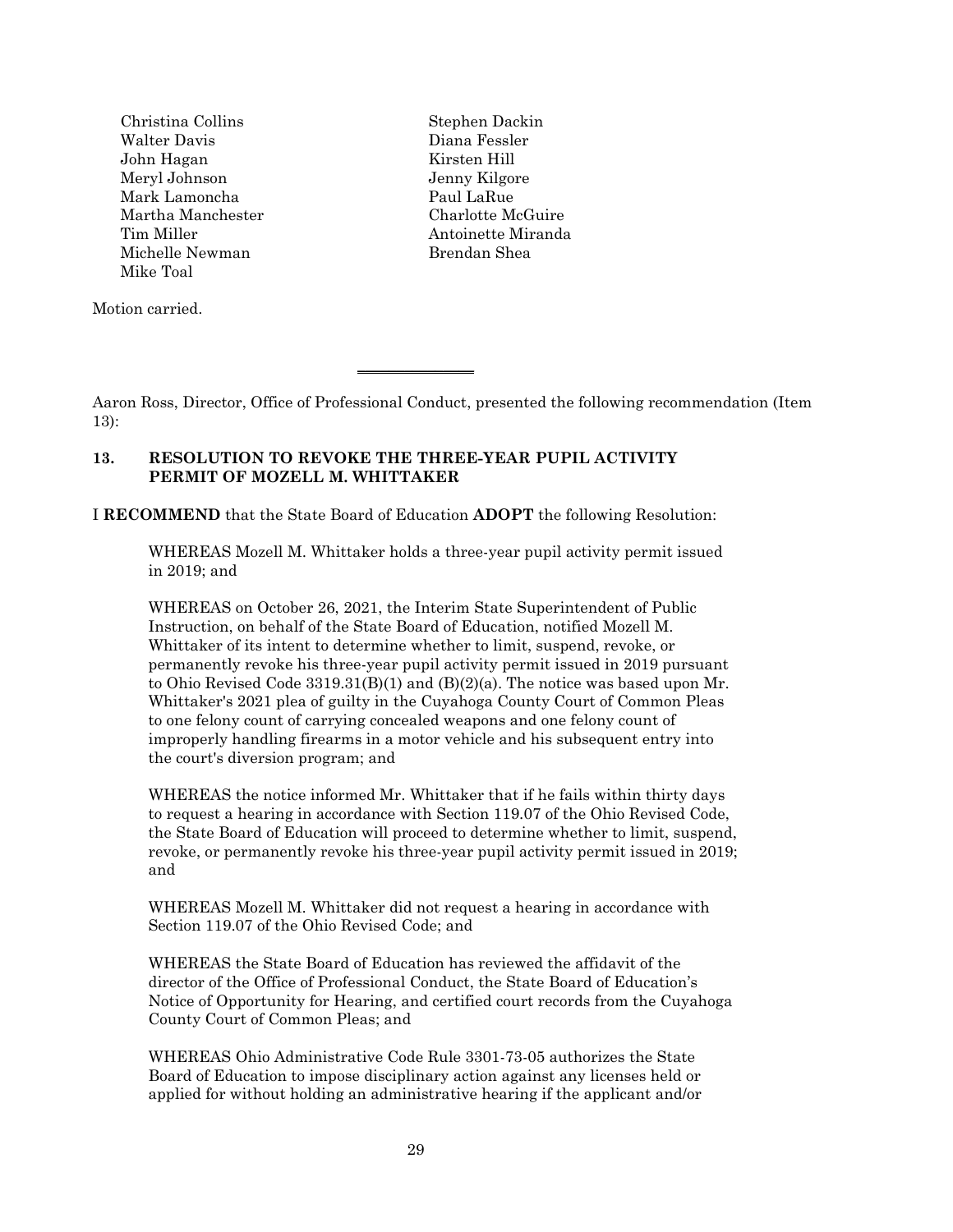license holder fails within thirty days to request a hearing in accordance with Section 119.07 of the Ohio Revised Code; and

WHEREAS the State Board of Education has considered the factors listed in Rule 3301-73-21 of the Ohio Administrative Code and has considered the *Licensure Code of Professional Conduct for Ohio Educators*, which contains standards for the teaching profession and provides guidelines for conduct that is unbecoming to the teaching profession: Therefore, Be It

RESOLVED, That the State Board of Education, pursuant to Ohio Revised Code 3319.31(B)(1) and (B)(2)(a), hereby **REVOKES** Mozell M. Whittaker's three-year pupil activity permit issued in 2019 based upon Mr. Whittaker's 2021 plea of guilty in the Cuyahoga County Court of Common Pleas to one felony count of carrying concealed weapons and one felony count of improperly handling firearms in a motor vehicle and his subsequent entry into the court's diversion program. Further, the State Board of Education, in accordance with Ohio Administrative Code Rule  $3301-73-22(A)(2)(a)$ , orders that Mozell M. Whittaker be ineligible to apply for any license, permit, or certificate issued by the State Board of Education until on or after January 11, 2025, and upon reapplication, he must submit written verification to the Ohio Department of Education that he has completed his diversion program in Case No. CR-20-650385-A and submit written verification that he has completed, at his own expense, eight hours of training in ethics, with all training to be approved in advance by the Ohio Department of Education; and, Be It Further

RESOLVED, That the Interim State Superintendent of Public Instruction be, and she hereby is, directed to notify Mr. Whittaker of this action.

It was Moved by Ms. Johnson and Seconded by Mrs. Manchester that the above recommendation (Item 13) be approved.

President McGuire called for a roll call vote.

### YES VOTES

| Christina Collins   |
|---------------------|
| <b>Walter Davis</b> |
| John Hagan          |
| Meryl Johnson       |
| Mark Lamoncha       |
| Martha Manchester   |
| Tim Miller          |
| Michelle Newman     |
| Mike Toal           |

Motion carried.

Stephen Dackin Diana Fessler Kirsten Hill Jenny Kilgore Paul LaRue Charlotte McGuire Antoinette Miranda Brendan Shea

 $\overline{\phantom{a}}$  , where  $\overline{\phantom{a}}$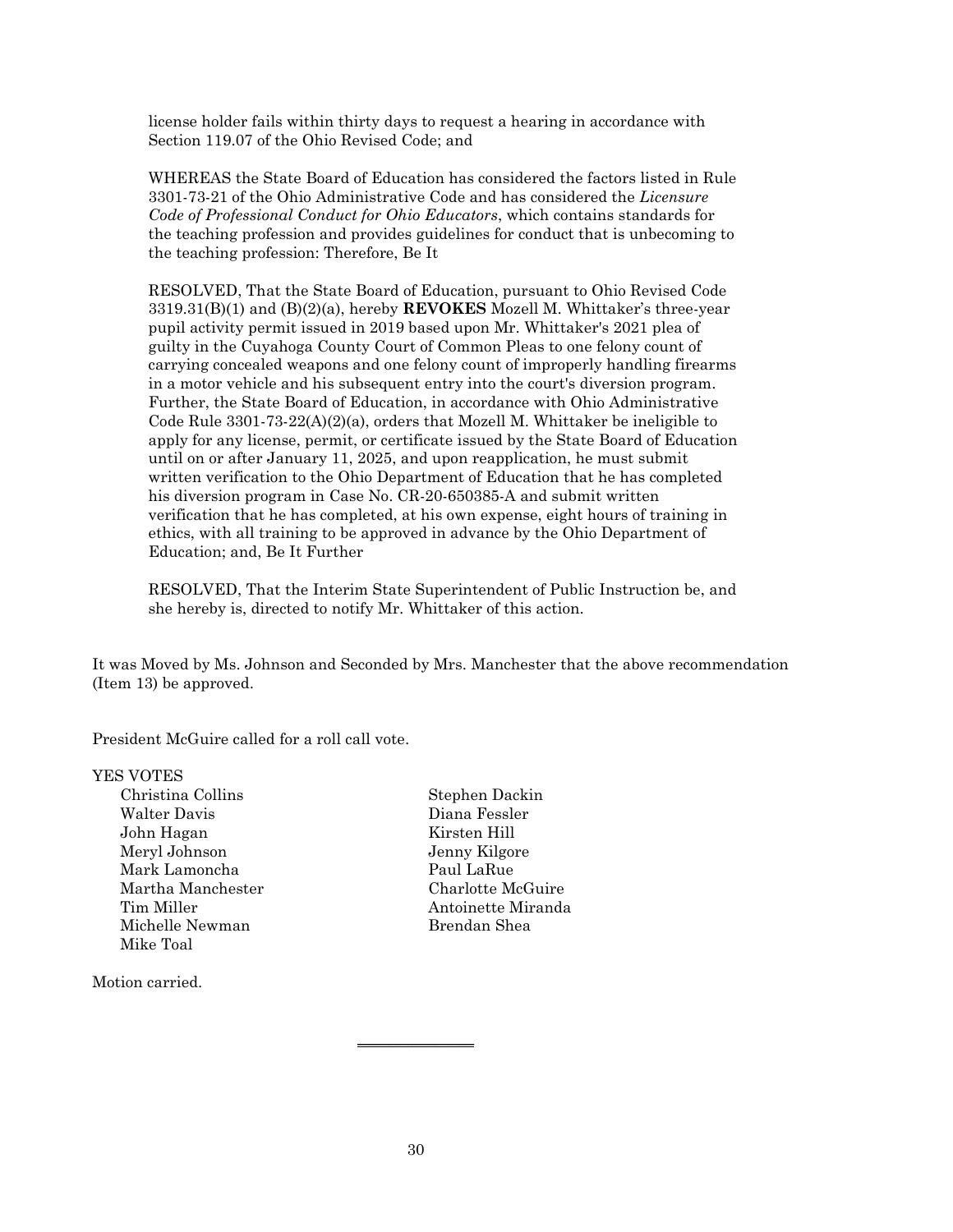Vice President Dackin requested that Item 14 be removed from the Voting Agenda and return for consideration at a later date. President McGuire asked if there were any objections. There were no objections.

# **14. MOTION TO APPROVE THE POSITION DESCRIPTION FOR THE STATE SUPERINTENDENT OF PUBLIC INSTRUCTION**

 $\overline{\phantom{a}}$  , where  $\overline{\phantom{a}}$  , where  $\overline{\phantom{a}}$ 

### **NON-RESOLUTIONS Old Business**

Mr. Davis stated that after his request last month regarding Senate Bill 1, which adopted Financial Literacy curriculum for K-12 in the state of Ohio. He had stated there was a gap in those standards in that they do not address free market capitalism and how it works. He suggested the state Board take action to modify those standards to include an element that explains free market capitalism and how it works. President McGuire assigned the item to the Teaching, Leading and Learning Committee. He stated he was seriously concerned with this item being placed in that committee. He did not feel the issue was placed well in this committee. He suggested the following: 1) Place the item in the Emerging Issues and Operational Standards Committee. This was the initial committee where President McGuire had assigned the topic to. He stated he had been approached by six other Board members offering their assistance. A larger number of these Board members were assigned to this committee. 2) Have President McGuire establish an Ad-hoc committee to address this item. 3) Have President McGuire establish a team to address this item. 4) If President McGuire is not satisfied with the recommendations listed, he could communicate with the legislature, where he stated there was support for this item. Mr. Davis asked that President McGuire consider these recommendations as a formal request. President McGuire thanked Mr. Davis for his suggestions and would consider his request. She asked for some time to consider his request and would be meeting with leadership. Mr. LaRue stated he shared Mr. Davis' passion for this item and noted that curriculum revisions due tend to come through the Teaching, Leading and Learning committee.

Mrs. Fessler asked for a status update to the issue she brought up at the last meeting of the Board where a guest was denied the use of the restroom. President McGuire stated she had consulted with building security and the individual in question was not signed in as a guest to participate in the Board meeting. She also stated the building did not have general access to restrooms for the public.

### **New Business**

Ms. Newman stated the new format for the meeting were not really committees anymore, rather they were themed sections of the meeting. She had a concern about this moving forward and the Board being nimble and able to address all the work required.

 $\overline{\phantom{a}}$  , where  $\overline{\phantom{a}}$ 

 $\overline{\phantom{a}}$  , where  $\overline{\phantom{a}}$ 

Dr. Miranda requested emergency consideration for the following recommendation (Item 15). Dr. Miranda noted there was a time constraint for this item. Board leadership granted emergency consideration for this item.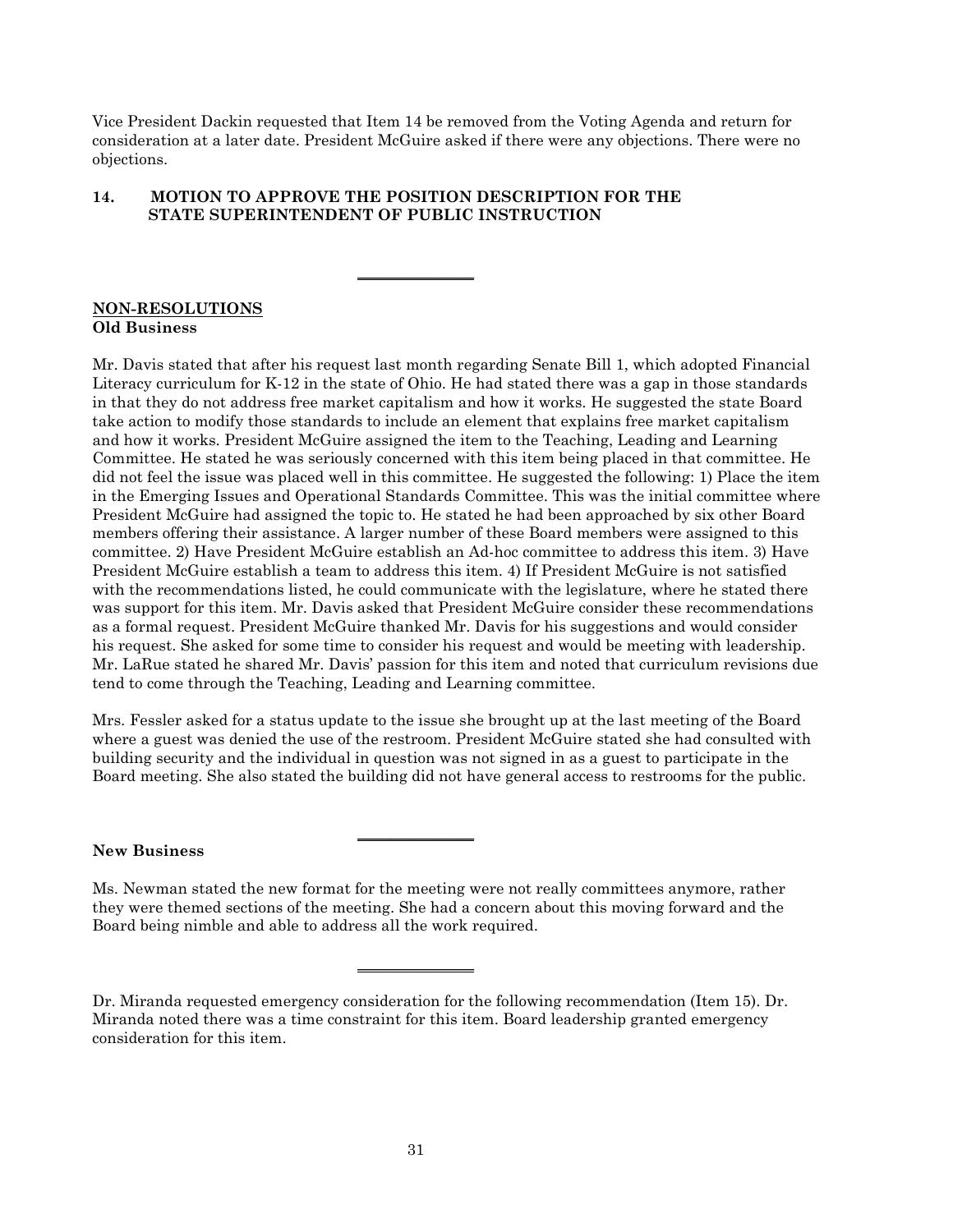## **15. RESOLUTION TO ADOPT CHANGES TO OHIO ADMINISTRATIVE CODE 3301-102-02 THROUGH 3301-102-05 AND 3301-102-07 / COMMUNITY SCHOOLS**

The State Board of Education ("Board") hereby **ADOPTS** changes to Ohio Administrative Code (OAC) 3301-102-02 through 3301-102-05 and 3301-102-07/ Community Schools as follows:

Ohio Revised Code (ORC) 3301.07 allows the Board to adopt rules necessary for carrying out any function imposed on it by law;

ORC 3314.015 requires the Board to adopt rules containing criteria, procedures, and deadlines for processing applications for approval of sponsors, for oversight of sponsors, for notifying a sponsor of noncompliance with applicable laws and administrative rules, for revocation of the approval of sponsors, and for entering into written agreements with sponsors;

The rules are being amended to provide language that is consistent with provisions within ORC Chapter 3314, to remove language which is repetitive of statute, and to clarify the process for revoking a sponsor's sponsorship authority;

These amended rules were prepared in collaboration with stakeholders chosen by the Ohio Association of Charter School Authorizers. The Department also received public comment from stakeholders during the public comment period and all comments were taken into consideration in making further amendments to the proposed rules;

The Emerging Issues and Operational Standards Committee adopted these rules in the form attached hereto at its January 2022 meeting.

NOW, THEREFORE, BE IT RESOLVED, that the Board adopts changes to 3301- 102-02 through -05 and 3301-102-07/ Community Schools in the form attached hereto;

FURTHER RESOLVED, that the Interim Superintendent of Public Instruction or her designee be, and hereby is, directed to file the rules with the proper agencies, and the same be made available upon request, without charge, to all persons affected by said rules; and

FURTHER RESOLVED, that the Interim Superintendent of Public Instruction be, and hereby is, directed to give proper notice under the provisions of Chapter 119 of the Revised Code of the holding of a hearing on said rules; that public notice be given in the Register of Ohio, and that said notice contain a general statement of the subject matter to which the rules relate.

It was Moved by Dr. Miranda that the above recommendation (Item 15) be approved.

Mr. Hagan wanted to confirm the final change that was discussed yesterday appears in the final document. Department staff confirmed "either" had been removed and "knowingly" added.

Mrs. Fessler stated she was not necessarily opposed to the rule but was not in favor of emergencies and would be abstaining from the vote.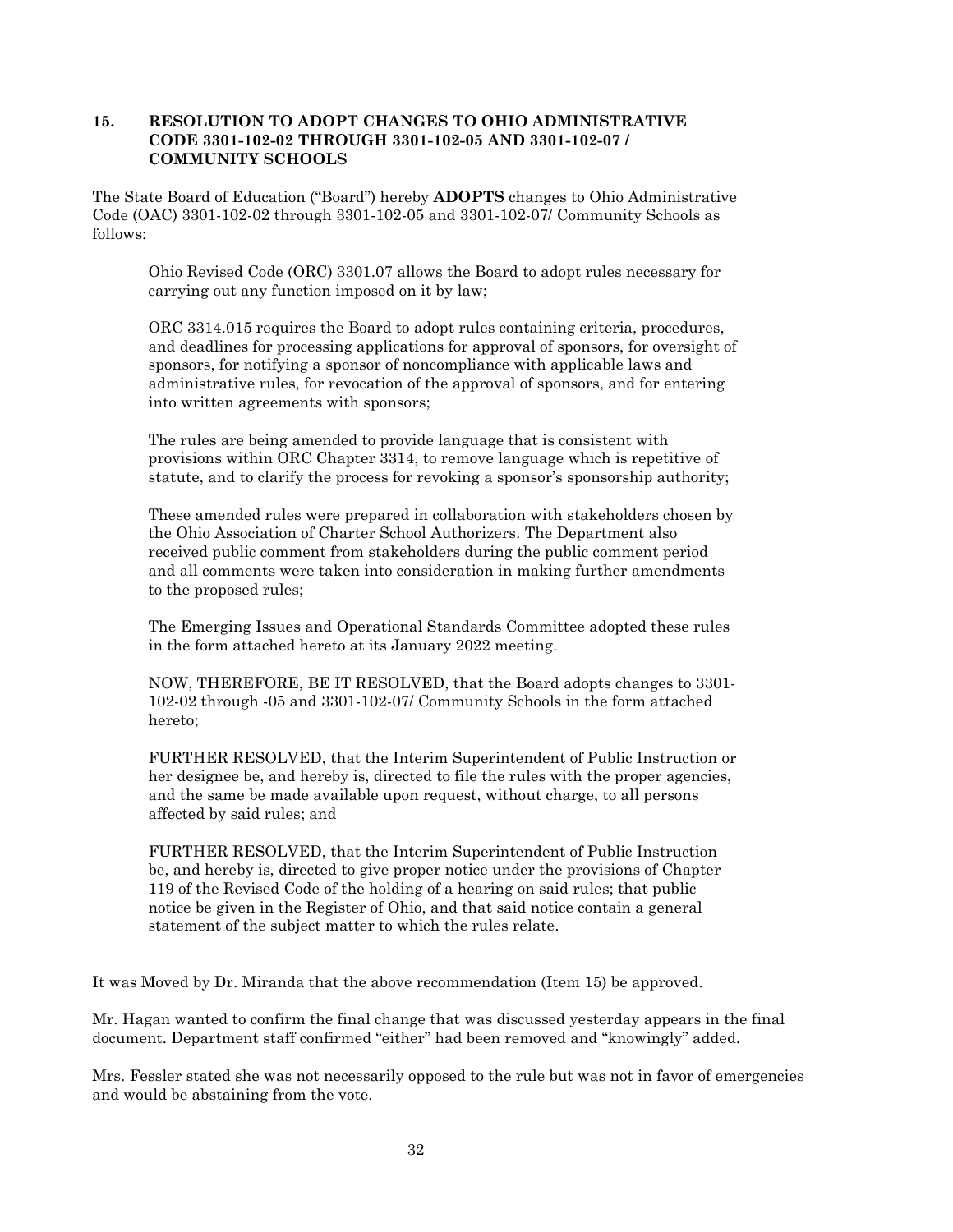Dr. Miranda stated the delay in bringing these rules forward was to address concerns by committee members.

President McGuire called for a roll call vote.

YES VOTES

Christina Collins Stephen Dackin Walter Davis John Hagan Kirsten Hill Jenny Kilgore Mark Lamoncha Paul LaRue Martha Manchester Charlotte McGuire Michelle Newman Brendan Shea Mike Toal

Tim Miller **Antoinette Miranda** 

ABSTAIN

Diana Fessler

Motion carried.

Mrs. Hill suggested the tables could be re-arranged to address Ms. Newman's concern regarding committee meetings being held in the main board room.

 $\overline{\phantom{a}}$  , where  $\overline{\phantom{a}}$  , where  $\overline{\phantom{a}}$ 

Mrs. Hill stated she would like to see greater clarity regarding what is mandatory and what is optional that is posted on the Department's website for the standards and model curriculum. Superintendent Siddens stated that during her presentation in February on standards, she would address what is required in statute.

Mrs. Fessler suggested in moving forward with the meeting format regarding committees, noncommittee members could function as observers. She felt she needed to be present for the presentations to gain the background for voting on the items.

 $\overline{\phantom{a}}$  , where  $\overline{\phantom{a}}$ 

Mr. Hagan Moved to adjourn the meeting. Mr. Davis Seconded the motion.

The President requested a voice vote.

Motion carried.

President McGuire adjourned the meeting at 4:15 p.m. The next regularly scheduled meeting of the State Board of Education is February 14-15, 2022.

ATTEST:

Charlotte Mc Gius

Charlotte McGuire Dr. Stephanie K. Siddens

 $\frac{1}{2}$  ,  $\frac{1}{2}$  ,  $\frac{1}{2}$  ,  $\frac{1}{2}$  ,  $\frac{1}{2}$  ,  $\frac{1}{2}$  ,  $\frac{1}{2}$  ,  $\frac{1}{2}$  ,  $\frac{1}{2}$  ,  $\frac{1}{2}$  ,  $\frac{1}{2}$  ,  $\frac{1}{2}$  ,  $\frac{1}{2}$  ,  $\frac{1}{2}$  ,  $\frac{1}{2}$  ,  $\frac{1}{2}$  ,  $\frac{1}{2}$  ,  $\frac{1}{2}$  ,  $\frac{1$